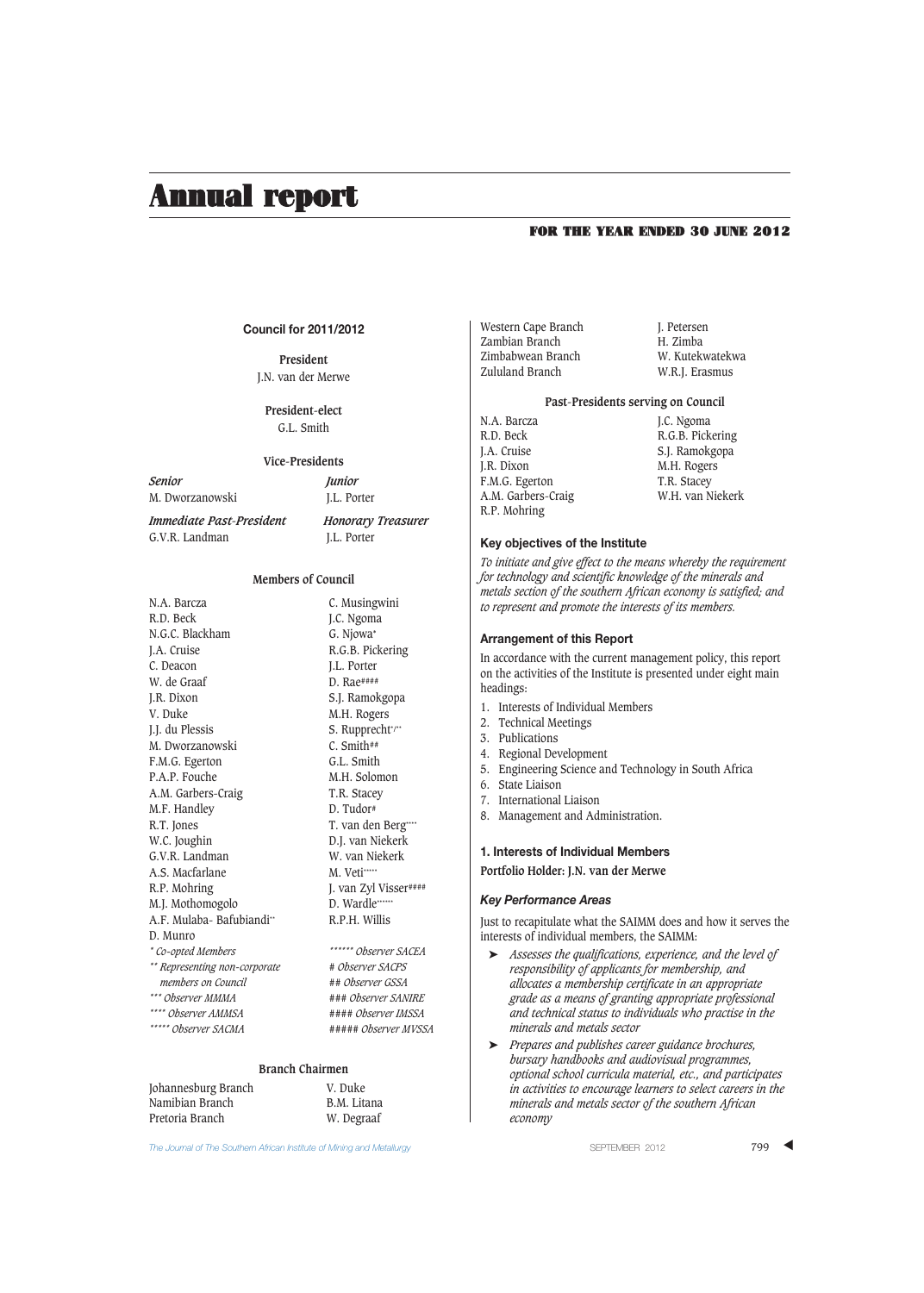- ➤ *Arranges conferences, colloquia, schools, and seminars where technical information on mining, metallurgical, and related issues is disseminated. Both members and the general industry benefit from these interchanges*
- ➤ *Guards the professional interests of engineers, scientists, technologists, and technicians by providing a corporate voice and by representing their interests on bodies such as the Engineering Council of South Africa (ECSA)*
- ➤ *Through representation on ECSA, assists with the evaluation of curricula at universities and technikons with a view to improving the level of education of graduates and diplomates, and ensures that the courses are relevant to the needs of the minerals and metals sector*
- ➤ *Makes awards, in the form of medals, prizes, and certificates, in order to recognize technical excellence, to stimulate a sense of pride in high standards of performance, and to encourage individuals involved in the minerals and metals sector to share the results of their work through publication. The following are eligible for SAIMM awards: individuals for the very highest achievements in the southern African mining and metallurgical industry, SAIMM members and nonmembers for papers of the highest standard published in the Journal or other SAIMM publications, and students from universities and technikons for exceptional academic performance*
- ➤ *Arranges technical excursions, banquets, and other social events to create opportunities for professional association and fellowship for its members.*

In terms of membership spread across the southern African region, South Africa still predominates with total membership standing at 3008. This is broken down as follows:

| $\blacktriangleright$ Fellows            | 313.                        |
|------------------------------------------|-----------------------------|
| $\blacktriangleright$ Life Fellows       | .3                          |
| > Honorary Fellows                       | $\mathcal{Z}_{\mathcal{Z}}$ |
| > Honorary Life Fellows                  | .34                         |
| $\blacktriangleright$ Retired Fellows    | <i>109</i>                  |
| $\blacktriangleright$ Members            | 864                         |
| $\blacktriangleright$ Life Members       | 1                           |
| $\blacktriangleright$ Retired Members    | 85                          |
| $\blacktriangleright$ Associates         | 952                         |
| $\blacktriangleright$ Retired Associates | 11                          |
| $\triangleright$ Company Affiliates      | 127                         |
| Students                                 | 507                         |
|                                          |                             |

The SADC region has a total of close to 331 members. Of these 2 are in Nigeria, 3 in Mozambique, 2 in Mali, 6 in Lesotho, 148 in Zimbabwe, 57 in Zambia, 1 in Swaziland, 7 in Tanzania, 53 in Namibia, 4 in Ghana, 5 in Congo, 1 in Uganda, and 42 in Botswana.

I would urge more professionals in the minerals and metals industry within sub-Saharan Africa to join our Institute so that they can share in the benefits that many of our members are already enjoying.

#### *1.1 Membership Committee*

J.N. van der Merwe

| N.A. Barcza | I.L. Porter |
|-------------|-------------|
| R.D. Beck   | M.H. Rogers |

▲

A.N. Brown D.A.J. Ross-Watt J.A. Cruise G.L. Smith<br>A.M. Garbers-Craig G.L. Stacev A.M. Garbers-Craig M.F. Handley **C.K.H. Steffen**<br>G.V.R. Landman **C.** I.N. van der Me N.C. Machingawuta R.P. Mohring W.H. Van Niekerk<br>I.C. Ngoma R.P.H. Willis J.C. Ngoma<br>
R.G.B. Pickering<br>
M. Woodhall R.G.B. Pickering

J.N. van der Merwe<br>D.J. Van Niekerk

## *Membership*

The SAIMM membership comprises engineers, metallurgists, chemists, physicists, geologists, certificated managers, and technikon diplomates, all of whom have an interest in the fields of mining, extractive metallurgy, metals technology, and other related areas.

#### *Corporate members are classified as follows*

HONORARY LIFE FELLOW: must have rendered services to the Institute, science, or industry.

FELLOW: (Minimum age 35 years.) A person eligible for election or transfer into the class of Fellow shall be any minerals professional employed for a minimum of five years in a senior technical position of responsibility, provided that the candidate has had ten years' combined technical tertiary education and appropriate experience, or experience only.

MEMBER: (Minimum age 25 years.) A person eligible for election or transfer into the class of Member shall be employed for a minimum of two years in a technical position of responsibility, provided that the candidate has had five years' combined technical tertiary education and appropriate experience, or experience only.

## *Non-corporate members are classified as follows* COMPANY AFFILIATE: companies associated with mining or metallurgical industries are eligible for membership.

HONORARY FELLOW: persons of distinction in public service, science, or the arts.

ASSOCIATE: a person eligible for election or transfer into the class of Associate shall be any person with a recognized industry qualification, within the disciplines of mining, extractive metallurgy, or metals technology.

STUDENT: a full-time student or postgraduate student at a university, technikon, or any other educational institution approved by Council, who is being trained to occupy a technical position in the mining or metallurgical industry or associated organizations.

#### *Membership Roll*

Members of the Institute are divided into Corporate and Non-Corporate Members, all of whom are entitled to attend and speak at meetings. Only Corporate Members are entitled to vote. All applications for membership or transfer require one proposer and one seconder.

RESIGNATION: A member may resign from the Institute by sending his or her written resignation to the Secretary together with payment of any monies due.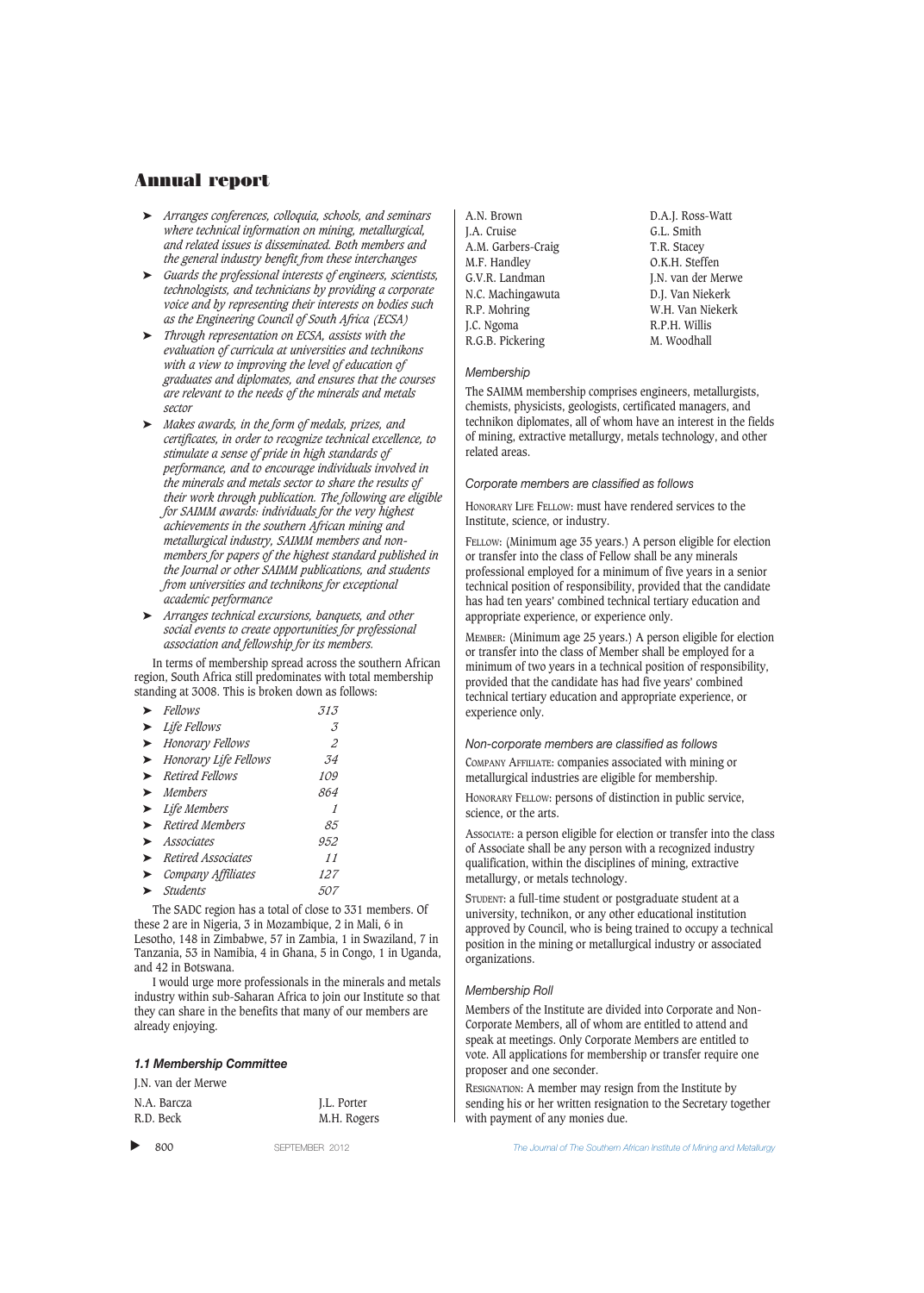#### *Table I*

## **Summary of new applications and membership movements for 2011/2012 and comparison of membership grades and total membership 2011/2012**

| Membership grade         | <b>Members</b><br><b>July 2011</b> | <b>New</b><br>members | <b>Transfers</b><br>in | <b>Transfers</b><br>out | Reinstate-<br>ments | Resign-<br>ations | <b>Deceased</b> | <b>Struck off</b> | Net gain/<br>(loss) | <b>Members</b><br><b>June 2012</b> |
|--------------------------|------------------------------------|-----------------------|------------------------|-------------------------|---------------------|-------------------|-----------------|-------------------|---------------------|------------------------------------|
| Honorary Life Fellow     | 34                                 | $\Omega$              | 2                      | 0                       | 0                   | 0                 | $\Omega$        | $\Omega$          | $\overline{2}$      | 36                                 |
| Honorary Fellow          | 3                                  |                       | $\Omega$               | O                       | O                   | 0                 |                 | U                 | $\Omega$            | 3                                  |
| Life Fellow              | 8                                  | $\Omega$              | $\Omega$               | O                       | O                   | $\Omega$          |                 |                   | $-1$                |                                    |
| Fellow                   | 420                                | O                     | 15                     | 9                       |                     | $\overline{2}$    |                 | 3                 |                     | 421                                |
| <b>Retired Fellow</b>    | 137                                | $\Omega$              |                        | 0                       | 0                   | 6                 | 6               |                   | $-6$                | 131                                |
| Life Member              |                                    | $\Omega$              | $\Omega$               | O                       | 0                   | $\Omega$          | $\Omega$        | $\Omega$          | $\Omega$            |                                    |
| Member                   | 1075                               | 132                   | 14                     | 19                      | 15                  | 13                | 4               | 34                | 91                  | 1166                               |
| <b>Retired Member</b>    | 97                                 | $\Omega$              | 4                      | 0                       | O                   | 2                 | $\Omega$        | $\Omega$          | $\overline{2}$      | 99                                 |
| Associate                | 1148                               | 159                   | 13                     | 14                      | 21                  | 27                | 2               | 154               | $-4$                | 1144                               |
| <b>Retired Associate</b> | 13                                 | $\Omega$              | $\Omega$               | 0                       | 0                   | $\Omega$          | $\Omega$        | $\Omega$          | $\Omega$            | 13                                 |
| Student                  | 380                                | 182                   | $\Omega$               | 13                      |                     |                   |                 | U                 | 169                 | 549                                |
| Company Affiliate        | 132                                | 5                     | $\Omega$               | 0                       | 3                   | 6                 | 0               | 4                 | $-2$                | 130                                |
| Total                    | 3 4 4 8                            | 478                   | 55                     | 55                      | 41                  | 57                | 14              | 196               | 252                 | 3700                               |

RETIRED MEMBERSHIP: A Fellow or Member who has *bona fide* retired from active business may retain membership at a reduced subscription providing he or she has been a member for 20 years. Members can contact the Secretary to establish the number of years of service prior to submitting a written request for Retired Membership to the Institute.

STUDENTS: A candidate may remain a Student member only while he or she is being educated or trained in a manner approved by the Council.

When he or she no longer qualifies as a Student member, he or she shall automatically be transferred to the category of Associate. Students are reminded to forward a copy of their degree certificates to the Institute on graduation.

A candidate may not remain a Student member after the end of the Institute's financial year in which he or she attains the age of twenty-eight years, unless the Institute receives written confirmation from the university or technikon that the Student member is still a full-time student.

CHANGE OF DETAILS: It is essential that members contact the Institute without delay about change in designation, change in employer, payment address, or change in postal address. Without this the communication link to members is broken. Also, members must ensure that, where subscriptions are paid by a company, the Institute has on record the correct payment address.

## *Benefits of membership*

Individuals derive various benefits from membership of the Institute:

- ➤ Contact with fellow members
- ➤ Special reduced fees when attending congresses, symposia, colloquia, conferences, schools, discussion groups, etc.
- ➤ Notices of events promoting technology transfer, which also satisfy the need for continuing education
- ➤ A monthly *Journal* with a balanced content and of high technical standard, which serves as a communication medium to keep members informed on matters relating to their professional interests

Participation in technical excursions, banquets, and other social events, which create further opportunities for professional association and fellowship ➤ Tax deduction of membership fees in most cases

- ➤ Reduced registration fees for professional registration
- through the Engineering Council of South Africa.

#### *Companies that become Members of the Institute*

- Benefit from the opportunities to exchange knowledge, particularly about new developments and research
- Receive the Institute's publications of international conferences held in South Africa, as well as monographs on a variety of subjects and regular copies of the monthly *Journal*
- ➤ Are entitled to send two non-member employees to mining and metallurgical schools, colloquia, congresses, visits, and excursions at Member rates
- ➤ Receive newsletters and notices about all Institute activities
- Benefit from the fact that Company Affiliateship is tax deductible
- ➤ Have ample opportunity to send delegates to attend technical meetings to obtain information and to benefit from the experience of others.



**The Journal of The Southern African Institute of Mining and Metallurgy Server SEPTEMBER 2012** 801 **801 4**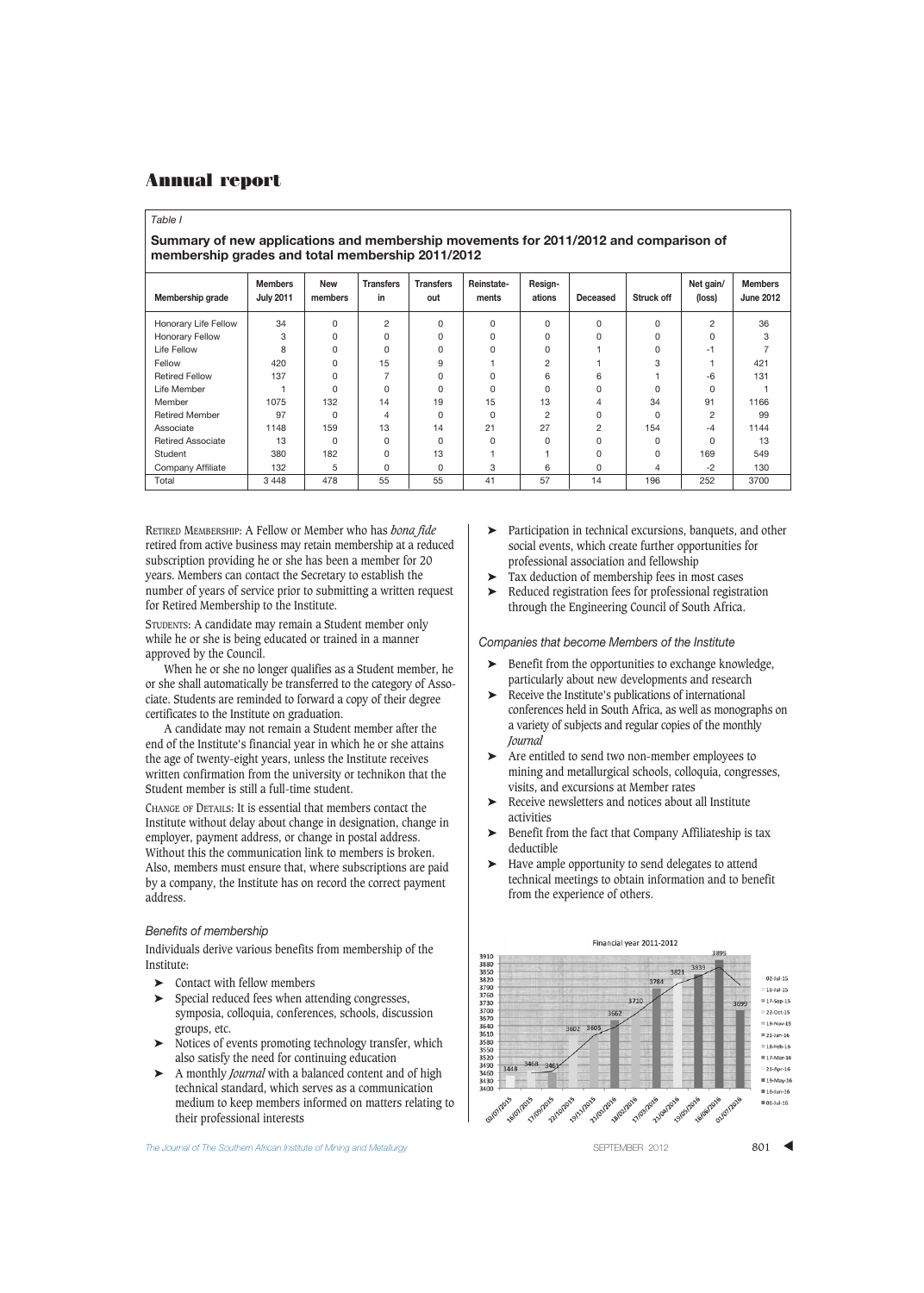#### *1.2 Career Guidance and Education*

J. Dixon, Chairman G. Gips G. Oliver P.I. Knottenbelt G.V.R. Landman I. Wermuth J. Morgan

The Career Guidance and Education Committee focused on two main activities this year; namely, the building of a mining and metallurgy exhibition at the Sci-Bono science centre in Newtown and attending at science school festivals around South Africa.

The committee decided to focus on two science festivals, namely, the Sasol TechnoX in Sasolburg and the Sci-Fest Africa in Grahamstown. Participation took the form of poster displays of the various mining and metallurgical career options, a short presentation and video on mining and metallurgy, and interactive logic games to convey the concept that the same logic needed to solve the puzzles would be applied in the mining and metallurgical fields.

The permanent exhibition at Sci-Bono science discovery centre in Newtown has been slow and steady in its progress. A super tyre from a mine truck was secured together with core samples and a cocopan. Various other items that will make up the exhibition are being collected. Information boards on mining, mineral processing, and metallurgy will be on display.

### *1.3 Promotion of the SAIMM*

### **Portfolio holder: J.N. van der Merwe**

The SAIMM has ventured into new territory in the last financial year by means of social media and literally, in floor space. A SAIMM profile was established on LinkedIn, Facebook, and Twitter with tentative connections being made with students on Facebook, our own members through LinkedIn, and mining media organizations via Twitter.

The offices were expanded as we took over more office space in the Chamber of Mines building. A new boardroom was created with space for members to work while in transit between meetings if needed.

The SAIMM engaged with sister organizations around the globe via an initiative of the IOM3 to encourage conversation and joint ventures between the AusIMM (Australia), CIM (Canada), SME (USA), and the IOM3 (UK). The invitation to join in remains open to any other comparable organization around the world. The initiative is still in the early planning stage, with a second meeting scheduled for September 2012.

### *Conferences*

The SAIMM conferencing department hosted a total of 15 events in the period July 2011 to June 2012 with a record attendance of 2283 delegates. Through the efforts of the conference staff, 118 non-member delegates completed membership application forms after having attended one of our industry-related conferences.

Geographically, SAIMM events were hosted all over the southern African region with delegates representation from all around the globe including Australia, Austria, Botswana, Canada, China, DRC, Finland, Germany, Namibia, Norway, United Kingdom, USA, Zambia, and Zimbabwe.

The SAIMM partnered with professional organizations such as the ACG, AMMSA, SACMA, and SANIRE for the financial period. Events in partnership included MineSafe 2011, with a record attendance of over 700 delegates, PASTE 2012, and SHIRMS 2012.

The partnership negotiated in 2010 with the Advanced Metals Initiative (AMI), as endorsed by the Department of Science and Technology, hosted the ZrTa2011 conference. This partnership is scheduled to continue until 2013 and a special edition of the *Journal* is dedicated to this partnership.

The SAIMM received invaluable support from our industry partners in terms of conference sponsorship and participation, support that is highly appreciated.

The SAIMM conference department saw the departure of Jacqui van der Westhuizen and the arrival of a new staff member Cameron Nagel.

The conference department looks forward to another successful financial period and to providing our members and potential members with a conference service that will be educational, informative, and network-friendly with superior customer service.

## *Membership*

The SAIMM membership has grown slowly but steadily this year, with 3448 members at the start of the financial year and ending on 3700 in total. This includes 196 members who did not pay their annual fee for 2011/2012 and were unfortunately struck off (blocked).

The struck off members consisted mainly of Associates members, particularly students that had been transferred to the Associate level and people who made use of the offer of free membership up to the end of the financial year that is offered at SAIMM conferences (especially from the Zambia Branch).

Although we did not reach the target of 4000 members in total, we were very close with 3895. We will certainly reach this target before the end of the year 2012.

Everything in our power has been done to get the outstanding subscription fees in:

- ➤ Phoning the members
- $\blacktriangleright$  E-mailing the members
- ➤ Contacting the companies
- ➤ Debt collection procedure
- ➤ E-mail-notification regarding struck off members.

We had a positive response from members when asked via e-mail to update their details

The students have been encouraged to stop using their university email addresses and instead use their personal emails, because we often loose contact with them as soon as they complete their studies and graduate.

Problems have arisen with returning post. Despite the correct postal details the post office identifies the addresses as incorrect, especially for the new members. Despite confirming postal details before we send out any mail, there is still a high return rate, particularly for new membership certificates.

Majestic, our bulk e-mailing system, has been in place for over a year now and we are still working to improve the system. The main problem with the system is that many large organizations block bulk email, and we appeal to all members to contact their IT departments to ask them to let SAIMM emails through.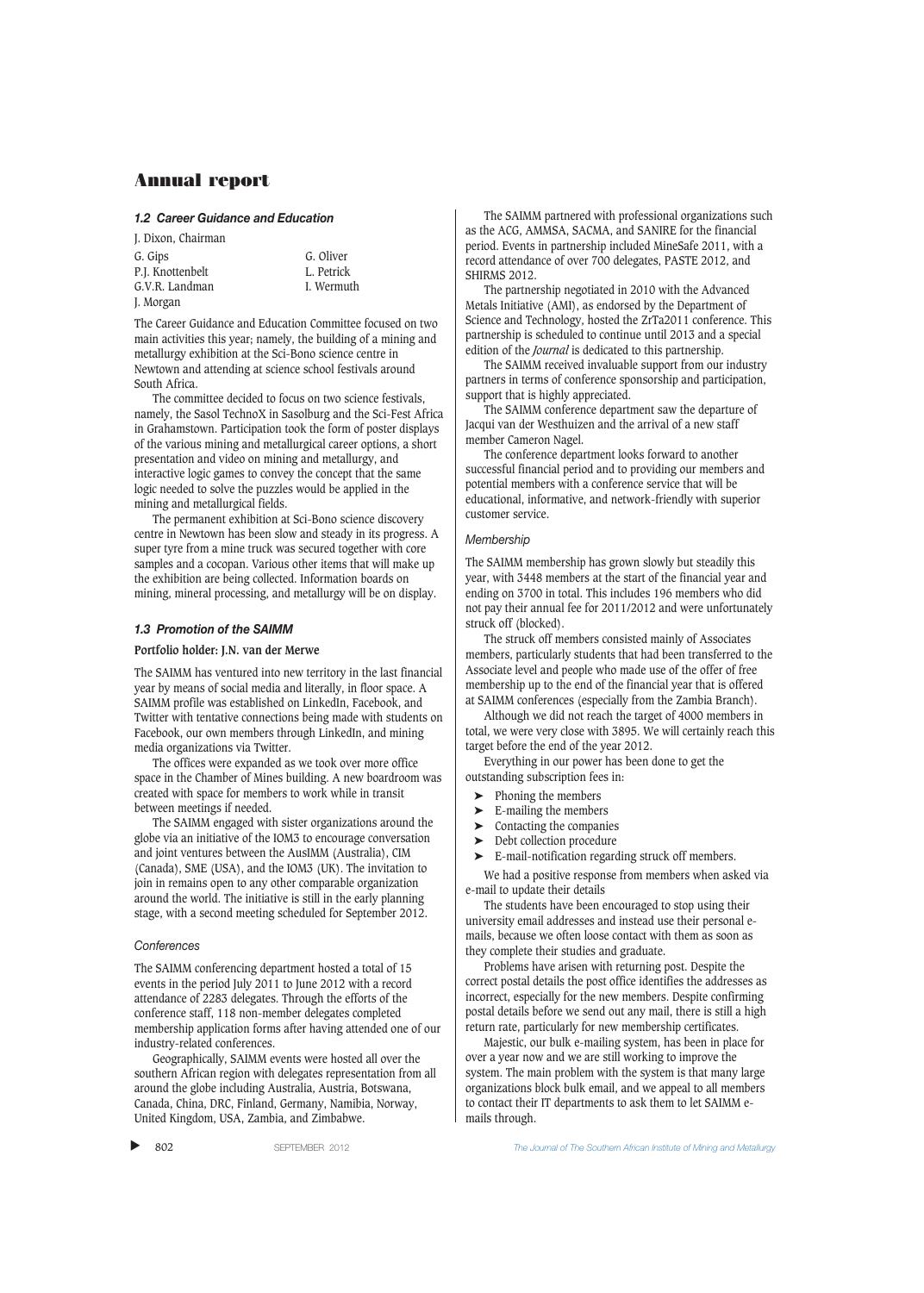Members have started making more use of the online system to view their profile details and change them on the website, so we have been getting a lot of requests for username and password details for them to access the system.

The SAIMM hopes to improve its online communications with its members, be it via social media or an updated website system, in order to keep its members better informed. So as the advertisement says—WATCH THIS SPACE!

#### *Accounts*

The finances of the SAIMM will be elaborated on in the formal financial report, but in a nutshell: the unaudited books closed with revenue below forecast, as was predicted. The revenue breakdown by major departments is:

| Technical programmes | R12.4 m against a forecast of R15.1 m |
|----------------------|---------------------------------------|
| Advertising          | R1.5 m against a forecast of R1.1 m   |
| Membership           | R2.4 m against a forecast of R2.6 m   |

Combined revenues for all categories amounted to R19.4 m against a forecast of R21.0 million, but neither cost of sales nor overheads exceeded expenditure targets.

The investments with AFC had a rollercoaster ride this financial year. Gains and losses followed each other with regularity. The portfolio opened at R20.3 million in July last year and stood at R22.0 million as at the beginning of June 2012. The final figures are pending. As a precautionary measure to support cash flow, R1 million was drawn from interest earned. This was to tide us over into the new financial year when income from conferences and membership will again begin to flow and bolsters our cash reserves at the bank.

Strict credit control has again paid off and the amount owed that exceeds 60 days consists of two sponsorship invoices due in August. This is less than 1 per cent of the total owed of R1.4 million.

#### *Publication department*

The *Journal* was published monthly, and continues to include the 'President's Corner' by the Institute's current President Nielen van der Merwe, and the thought-provoking *Journal* Comment by Professor Robinson, although H.R. Phillips, R.D. Beck, and R.L. Paul have all contributed this year. Both of these columns are featured on our website and members and website users are encouraged to log in and comment on these articles.

The total advertising revenue of R1 528 782 was almost 39 per cent over the budget of R1 100 000 set for this year, thanks to the professional and efficient manner of our advertising agent. According to the audit of the ABC Circulation Board, the distribution of the *Journal* has increased to 3 716, which is an 8 per cent increase on the corresponding period last year, an impressive achievement in an era of declining circulation trends.

The new program that had been acquired to process all papers submitted for publishing in the *Journal* is proving to be an excellent method of keeping control of the reviewing process.

The editorial board was expanded to include leading international specialists, with reciprocal opportunities for South Africans to referee papers in other international publications.

The Publications Committee is committed to increasing the impact factor of the *Journal* and has put measures in place that will hopefully have the desired results. A decision was taken to remove the distinction between Transaction and Journal papers that are featured in the *Journal*, and as a result the 'referees and authors guidelines' are being amended to reflect this change of status.

The Institute is also a participant in the OneMine initiative, which is a collaborative effort among multiple societies to build a global database of mining- and minerals-based research, accessible in one place. The *Journal* papers are now available via the database, and SAIMM members also have access to the database via the SAIMM website. The Institute is now listed with the Academy of Sciences of South Africa - SciELO SA, and these initiatives have assisted in doubling the number of visitors to the website (www.saimm.co.za).

#### *Strategy*

Strategic initiatives over the last year were aimed at ensuring increased relevance in the geopolitical region we represent and relevance in the mining environment that the Institute will operate in during the next few years. A few aspects are mentioned:

- ➤ A BRICS initiative was initiated. The SAIMM reached out to the IMM of India and China, and further options with Russia and Brazil are being investigated. The good relationships with the other Commonwealth and North American mining institutes were sustained
- ➤ The SAIMM aims to expand its role to be more cooperative and act as a facilitator to create forums where particular industry issues can be discussed and considered. For example, the MineSafe conference is now organized by the SAIMM, in conjunction with the AMMSA and SACMA and includes active participation of labour and government
- ➤ Government relations improved, and the SAIMM now partners with the Department of Science and Technology to host the Advanced Metals Initiative conferences
- ➤ To enable members to participate in debates on the economic future for the southern African mining industry, a Minerals Economics Committee was established. The first *Journal* containing papers of a mineral economic nature was published in July 2011
- ➤ Since the SAIMM is disseminating technical knowledge and is representing technical excellence in mineral science and engineering through its members, it is felt that a deeper understanding is required of research being done in the region. The SAIMM could start playing a value-adding role in assisting to give direction as to what research is required and then bring research funders and research institutions together to drive cooperative programmes for the benefit of mining in Africa
- $\blacktriangleright$  A particular example of what this thinking has produced is the 'green mine concept', based on a Chinese initiative that recognizes excellence in mining practice incorporating environmental, human, and resource responsibility, as well as technology implementation and transparency of management processes.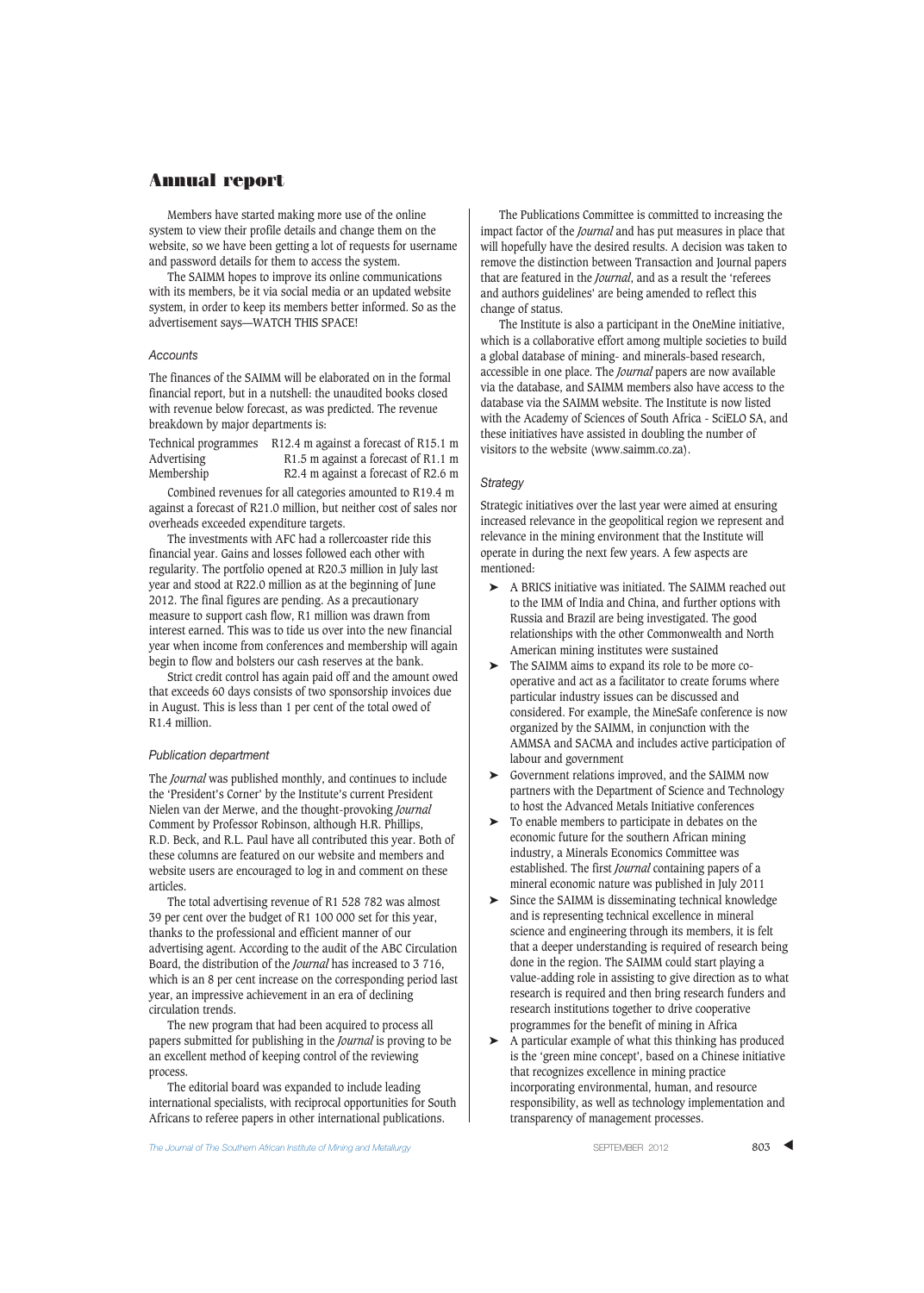|            | The SAIMM is now established as being representative of                                                          | the whole southern African region and is serving the engineers, | 1975         | M. Barcza<br>J. de V. Lambrechts                               | J.T. McIntyre                                                    |
|------------|------------------------------------------------------------------------------------------------------------------|-----------------------------------------------------------------|--------------|----------------------------------------------------------------|------------------------------------------------------------------|
|            | scientists, and technologists whose work makes mining in                                                         |                                                                 | 1976         | D.G. Maxwell                                                   | A.R.O. Williams                                                  |
|            |                                                                                                                  |                                                                 | 1978         |                                                                | V.C. Robinson                                                    |
|            | Africa a vibrant and active industry benefitting millions of<br>people not only in Africa, but around the globe. |                                                                 |              | J.K.E. Douglas<br>D.D. Howat                                   |                                                                  |
|            |                                                                                                                  |                                                                 | 1979         | J.P. Hugo                                                      | P.W.J. van Rensburg                                              |
|            | 1.4 Awards and Adjudication Committees                                                                           |                                                                 | 1980         | Hon. S.P. Botha                                                | R.P. Plewman                                                     |
|            | Awards and Adjudication Committee-Mining                                                                         |                                                                 |              | Hon. P.G.J. Koornhof                                           | R.E. Robinson                                                    |
|            |                                                                                                                  |                                                                 |              | A. Louw                                                        |                                                                  |
|            | M.H. Rogers, Chairman                                                                                            |                                                                 | 1982         | M.G. Atmore                                                    |                                                                  |
| J.R. Dixon |                                                                                                                  | G.L. Smith                                                      | 1983         | C.S. MacPhail                                                  |                                                                  |
|            | F.M.G. Egerton                                                                                                   | T.R. Stacey                                                     | 1985         | P.R. Jochens                                                   | M.D.G. Salamon                                                   |
|            | R.G.B. Pickering                                                                                                 |                                                                 |              | D.G. Malan                                                     |                                                                  |
|            | Awards and Adjudication Committee-Metallurgy                                                                     |                                                                 | 1986         | D.G. Krige                                                     | G.Y. Nisbet                                                      |
|            |                                                                                                                  |                                                                 | 1987         | A.N. Brown                                                     |                                                                  |
|            | M. Dworzanowksi, Chairman                                                                                        |                                                                 | 1988         | J.D. Austin                                                    | D.A. Viljoen                                                     |
| R.D. Beck  |                                                                                                                  | R.L. Paul                                                       |              | R.P. King                                                      |                                                                  |
|            | A.M. Garbers-Craig                                                                                               |                                                                 | 1989         | P.A. von Wielligh                                              |                                                                  |
|            |                                                                                                                  |                                                                 | 1990         | S. Budavari                                                    | G.T. van Rooyen                                                  |
|            | Honorary Life Fellows                                                                                            |                                                                 |              | L.W.P. van den Bosch                                           |                                                                  |
|            | Honorary Life Fellowship is awarded by Council to Corporate                                                      |                                                                 | 1991         | H. Wagner                                                      |                                                                  |
|            | Members of the Institute who have rendered outstanding                                                           |                                                                 | 1992         | J. Lurie                                                       |                                                                  |
|            | service to the industry or to the Institute over a considerable                                                  |                                                                 | 1993         | No award                                                       |                                                                  |
|            |                                                                                                                  | period. Council has conferred Honorary Life Fellowship on the   | 1994         | <b>B.C.</b> Alberts                                            |                                                                  |
|            | following persons:                                                                                               |                                                                 | 1995         | R.D. Beck                                                      | H.E. James                                                       |
| Pre-       |                                                                                                                  |                                                                 |              | P.R. Janisch                                                   |                                                                  |
| 1923       | A. Aiken                                                                                                         | S.H. Pearce                                                     | 1996         | R.J. Dippenaar                                                 |                                                                  |
|            | A.F. Crosse                                                                                                      | J.P. Williams                                                   |              | J.S. Freer                                                     |                                                                  |
|            | J. Littleton                                                                                                     |                                                                 |              | H.G. Mosenthal                                                 |                                                                  |
| 1923       | J. Moir                                                                                                          |                                                                 | 1997         | J.A. Cruise                                                    |                                                                  |
| 1930       | H.A. White                                                                                                       |                                                                 | 1998         | D.A.J. Ross-Watt                                               |                                                                  |
| 1931       | P. Cazalet                                                                                                       | J.A. Wilkenson                                                  | 1999<br>2000 | No award                                                       |                                                                  |
|            | A. Whitby                                                                                                        |                                                                 |              | N.A. Barcza                                                    | J.R. Dixon                                                       |
| 1932       | J.R. Thurlow                                                                                                     |                                                                 | 2001         | R.P. Mohring<br>M.H. Rogers                                    | D.J. van Niekerk                                                 |
| 1934       | Wm. Cullen                                                                                                       | A. McArthur Johnston                                            | 2002         | L.A. Cramer                                                    | R.F. Sandenbergh                                                 |
|            | W.R. Feldtmann                                                                                                   | G.H. Stanley                                                    |              | C.T. O'Connor                                                  | J.H. Selby                                                       |
|            | E.H. Johnson                                                                                                     |                                                                 | 2003         | A.A.B. Douglas                                                 | P.J. Knottenbelt                                                 |
| 1938       | G. Melvill                                                                                                       | F.W. Watson                                                     | 2004         | No award                                                       |                                                                  |
|            | S. Newton                                                                                                        |                                                                 | 2005         | F.A. Camisani-Calzolari                                        |                                                                  |
| 1941       | J. Henderson                                                                                                     |                                                                 | 2006         | T.R. Stacey                                                    |                                                                  |
| 1943       | Sir R.N. Kotzé                                                                                                   |                                                                 | 2007         | No award                                                       |                                                                  |
| 1946       | J. van N. Door                                                                                                   | T.K. Prentice                                                   | 2008         | E.U.H. Sachse                                                  |                                                                  |
|            | C.J. Gray                                                                                                        | R.S.G. Stokes                                                   | 2009         | I. Walton                                                      |                                                                  |
|            | Jas Gray                                                                                                         | S.J. Truscott                                                   | 2010         | R.T. Jones                                                     |                                                                  |
|            | J.V. Muller                                                                                                      | G.A. Watermeyer                                                 | 2011         | No award                                                       |                                                                  |
|            | John Orr                                                                                                         | J.A. Woodburn                                                   |              | No awards were made in 2012.                                   |                                                                  |
| 1951       | W.W. Mein                                                                                                        |                                                                 |              |                                                                |                                                                  |
| 1953       | P.E. Hall                                                                                                        | B. St. J. van der Riet                                          |              | <b>Brigadier Stokes Memorial Award</b>                         |                                                                  |
| 1954       | C. Biccard Jeppe                                                                                                 |                                                                 |              |                                                                |                                                                  |
| 1955       | P.N. Lategan                                                                                                     |                                                                 |              |                                                                | The Brigadier Stokes Memorial Award, which takes the form of a   |
| 1958       | R.A.H. Flugge-de-Smidt                                                                                           |                                                                 |              |                                                                | platinum medal, is awarded to an individual for the very highest |
| 1960       | G. Hildick-Smith                                                                                                 | A.J. Walton                                                     |              | achievement in the South African mining and metallurgical      |                                                                  |
|            | A.J. Orenstein                                                                                                   | F. Wartenweiler                                                 |              | industry, and is not necessarily based on technical expertise. |                                                                  |
|            | H.J. van Eck                                                                                                     |                                                                 |              | The Award was established in 1980, and the previous            |                                                                  |
| 1961       | C.S. McLean                                                                                                      |                                                                 |              | recipients were as follows:                                    |                                                                  |
| 1966       | F.G. Hill                                                                                                        | F. Meyer                                                        | 1980         | H.F. Oppenheimer                                               |                                                                  |
| 1970       | H.E. Cross                                                                                                       | D.M. Jamieson                                                   | 1981         | W. Bleloch                                                     |                                                                  |
|            | R.C.J. Goode                                                                                                     |                                                                 | 1982         | F.G. Hill                                                      |                                                                  |
| 1974       | R.J. Adamson                                                                                                     | C.J. Irving                                                     | 1983         | A.W. Whillier (posthumously)                                   |                                                                  |
|            | W. Bleloch                                                                                                       | J.F. Reid                                                       | 1984         | D.G. Krige                                                     |                                                                  |
|            | H. Britten                                                                                                       |                                                                 | 1985         | R.E. Robinson                                                  |                                                                  |

 $\blacktriangleright$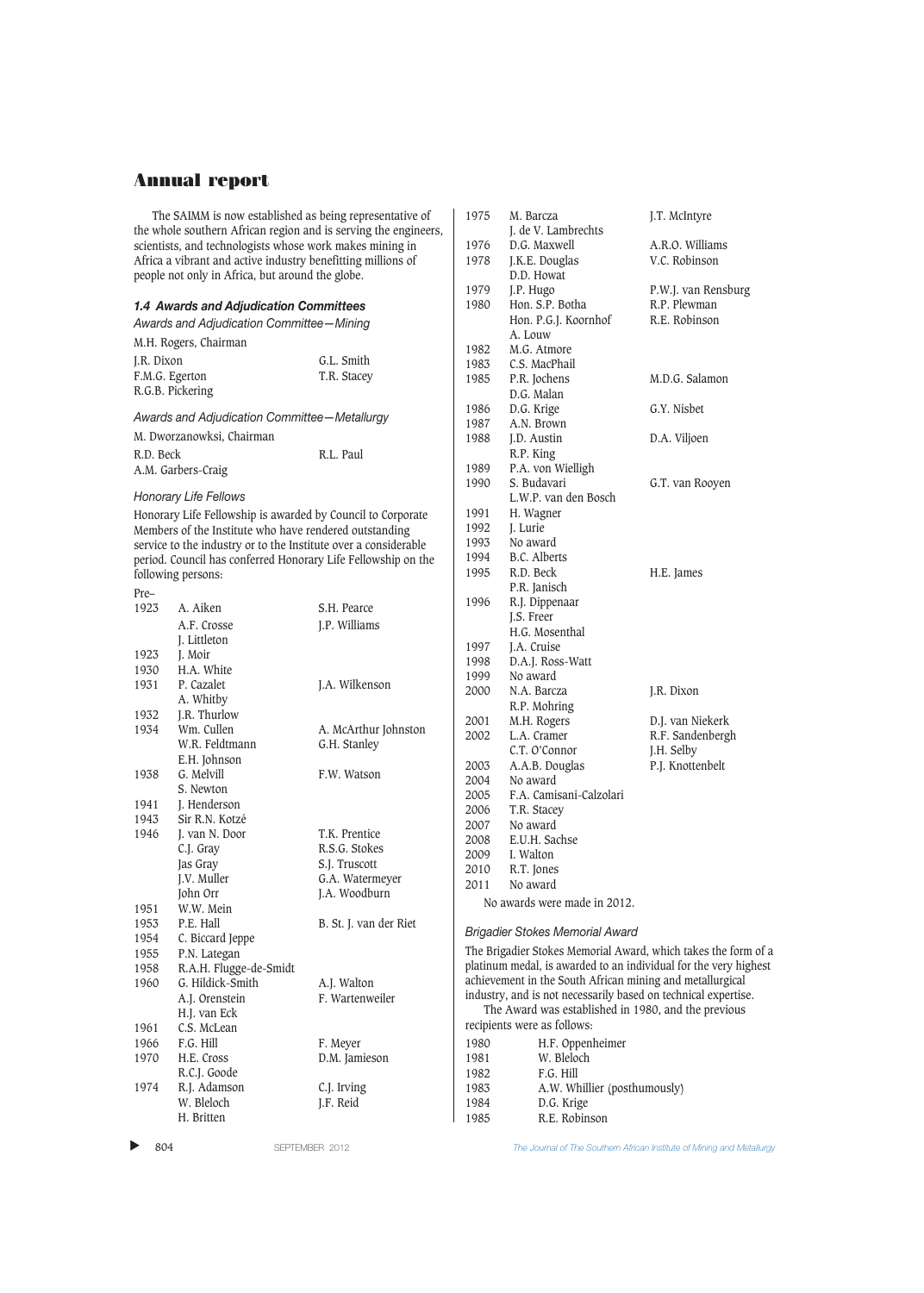| T.F. Muller<br>1987<br>W.J. (Wim) de Villiers<br>1988 |  |
|-------------------------------------------------------|--|
|                                                       |  |
|                                                       |  |
| R.A. Plumbridge<br>1989                               |  |
| W.G. Boustred<br>1990                                 |  |
| 1991<br>P. du P. Kruger                               |  |
| 1992<br>E. Pavitt                                     |  |
| D.A. Pretorius<br>1993                                |  |
| 1994<br>H. Wagner                                     |  |
| O.K.H. Steffen<br>1995                                |  |
| 1996<br>B.E. Hersov                                   |  |
| D.W. Horsfall (posthumously)<br>1997                  |  |
| B.P. Gilbertson<br>1998                               |  |
| 1999<br>L. Boyd                                       |  |
| A.H. Mokken<br>2000                                   |  |
| T.L. Gibbs<br>2001                                    |  |
| J. Ogilvie Thompson<br>2002                           |  |
| 2003<br>P.V. Cox                                      |  |
| 2004<br>H.J. Smith                                    |  |
| 2005<br>P. Motsepe                                    |  |
| 2006<br>G.T. van Rooyen                               |  |
| D.H. Laubscher<br>2007                                |  |
| 2008<br>T.R. Stacey                                   |  |
| 2009<br>C.J. Fauconnier                               |  |
| 2010<br>C. O'Connor                                   |  |
| B.C. Alberts<br>2011<br>$1$ , nn $1$ , 1<br>$\sim$    |  |

This year the award is made to R.P. Mohring for his outstanding contribution to the industry over many years.

### *SAIMM 50 Year Club*

The Institute established the 50 Year Club in 1989 to recognize the faithful and loyal support of its senior members with 50 years' unbroken membership. They become members of the club on the 50th anniversary of their joining the Institute. Their names are published each year in the Annual Report and they are presented with a gold lapel badge on a suitable occasion. There are no fees, and the only obligation of members is to wear their lapel badges with pride and affection at all meetings of the Institute. The present mem bers of the club are as follows:

*Year to June Member* 1924 E.C. Polkinghorne\* 1926 R.M. Martin\*<br>1927 W. Allen\* W. Allen\* 1930 E.T. Dunstan\* (posthumously) P.L. Ward\* 1931 F. Bowdler\*<br>1932 I.E. Laschin J.E. Laschinger\* 1933 F.D. Cartwright\* E.R.C. O'Connor\* <br>C.H. Coxon\* B.M. Roberts\* C.H. Coxon<sup>\*</sup> B.M. Roberts<sup>\*</sup><br>J. Levin<sup>\*</sup> A.A. von Malt A.A. von Maltitz\*<br>T. Waterman\* D.D. McWilliam\* T. Waterman\* A.C.M. Cornish-Bowden\* J.W.V. Mortleman\* 1934 A.C.M. Cornish-Bowden\* H.E. Cross\* K. Rood\* E.F. Laschinger\* A. Siff\* E.F. Laschinger\* E. Margo O. Weiss\* 1935 **O.B. Swallow\***<br>1936 **O. Deane\*** 0. Deane\* A.H. Mokken\* T.L. Gibbs\* H.L. Munro\* H.L. Munro\* R.C.J. Goode\* R.M.F. Seawright\*

|      | F.G. Hill*                | A.C. Pigott*               |
|------|---------------------------|----------------------------|
|      | D.M. Jamieson*            | J.S. van Zijl*             |
|      | D.J. Rogers*              | L. Walter*                 |
| 1937 | W. Bleloch*               | J.J. Klein*                |
|      | L.A. Bushell*             | C.D. Storrar               |
|      | K.W. Findlay*             |                            |
| 1938 | V.C. Barnes*              | C.A. McKechnie*            |
|      | E.T.S. Brown*             | J.A. Nixon                 |
|      | R.S. Cooke <sup>*</sup>   | E. Popplewell*             |
|      | J.K.E. Douglas            | C.G. Sowry*                |
|      | A.L.A. Forder*            | E.W. Thiel*                |
| 1939 | G. Armstrong-Smith*       | R.S. Pearson*              |
|      | D.E.R. Ayres*             | D.C.J. Squirrell*          |
|      | E.H.D. Carman             | R.F.J. Teichmann*          |
|      | W.G.H. Jackson*           | I.S. van Eyssen*           |
|      | T.A. Newman               | S.J. Venning*              |
| 1940 | L.D.C. Bok*               | G.D. Gettliffe*            |
|      | A.W.L. Brereton*          | G.G. Stanley*              |
| 1941 | A.H.H. Davison*           | D. de V. Oxford*           |
|      | D.J. Forder               | E. Pavitt                  |
|      | A.R.C. Fowler*            | A.C. Petersen*             |
|      | H.F.W. Ketelbey*          | E.R. Rudolph*              |
|      | J.D. McNamara*            | P.W.J. van Rensburg*       |
|      | T.F. Muller*              |                            |
| 1942 | R.E. Burnton <sup>*</sup> | O.L. Papendorf*            |
|      | R.C. Espley-Jones*        | V.O. Steed                 |
|      | N.M. Hayne*               | J.E. van Leeuwen*          |
|      | R.T. Naudé*               | W.C. Walmsley*             |
| 1943 | D.J. Molony*              | R.P. Plewman*              |
|      | J.D. McMorran*            |                            |
| 1944 | A.F. Dick                 | V.M. Reinecke*             |
|      | R.B. MacGillivray*        | A.S. Swartz                |
|      | L.J. Prince*              | A.H. Taute*                |
|      | J.F. Reid*                | P.B. Weehuizen*            |
| 1945 | J.L. Curtis*              | K.E. Steele*               |
|      | E.T. Pinkney              |                            |
| 1946 | W.I. Spence               |                            |
| 1947 | G.H. Grange               | J.D. Pollard               |
|      | W.B. Howe                 | V.C. Robinson*             |
|      | J. Marr-Levin             | A.N. Shand*                |
|      | C.J. Parr*                | G.R. Still                 |
| 1948 | D.F. Foster               | J. Pope*                   |
|      | M.H. Grusd <sup>*</sup>   | N.A. Stacey                |
|      | P.A. Laxen*               | J.A. Tyser                 |
|      | G.Y. Nisbet               |                            |
| 1949 | G.P. Bennett*             | J.P. Hugo<br>D.A. Immelman |
|      | J.F. Curtis <sup>*</sup>  |                            |
| 1950 | O. Davel<br>D.F. Grieve   | R.P. Plasket*              |
|      | <b>B.E. Hersov</b>        | V.C. Ward                  |
|      | D.G. Maxwell              |                            |
| 1951 | D.G. Krige                | N.C. Pope                  |
|      | B.H.L. Leach              | W.T. Ruhmer                |
|      | M.J. Martinson            | T. Zadkin*                 |
|      | W.D. Ortlepp*             |                            |
| 1952 | A.N. Brown                | E.P. Mortimer              |
|      | M.J. Deats                | D.J. Murphy                |
|      | W. Lurie*                 | H.J. Stucke*               |
|      | N. Martincevic            | R.G. Williams              |
| 1953 | B.G. Fordyce              | G.D. Tainton               |
|      | G. Langton*               | J. Uys <sup>*</sup>        |
|      | A.A. Sealey               | N. Zolezzi                 |
|      |                           |                            |

The Journal of The Southern African Institute of Mining and Metallurgy Server States of the SEPTEMBER 2012 805 4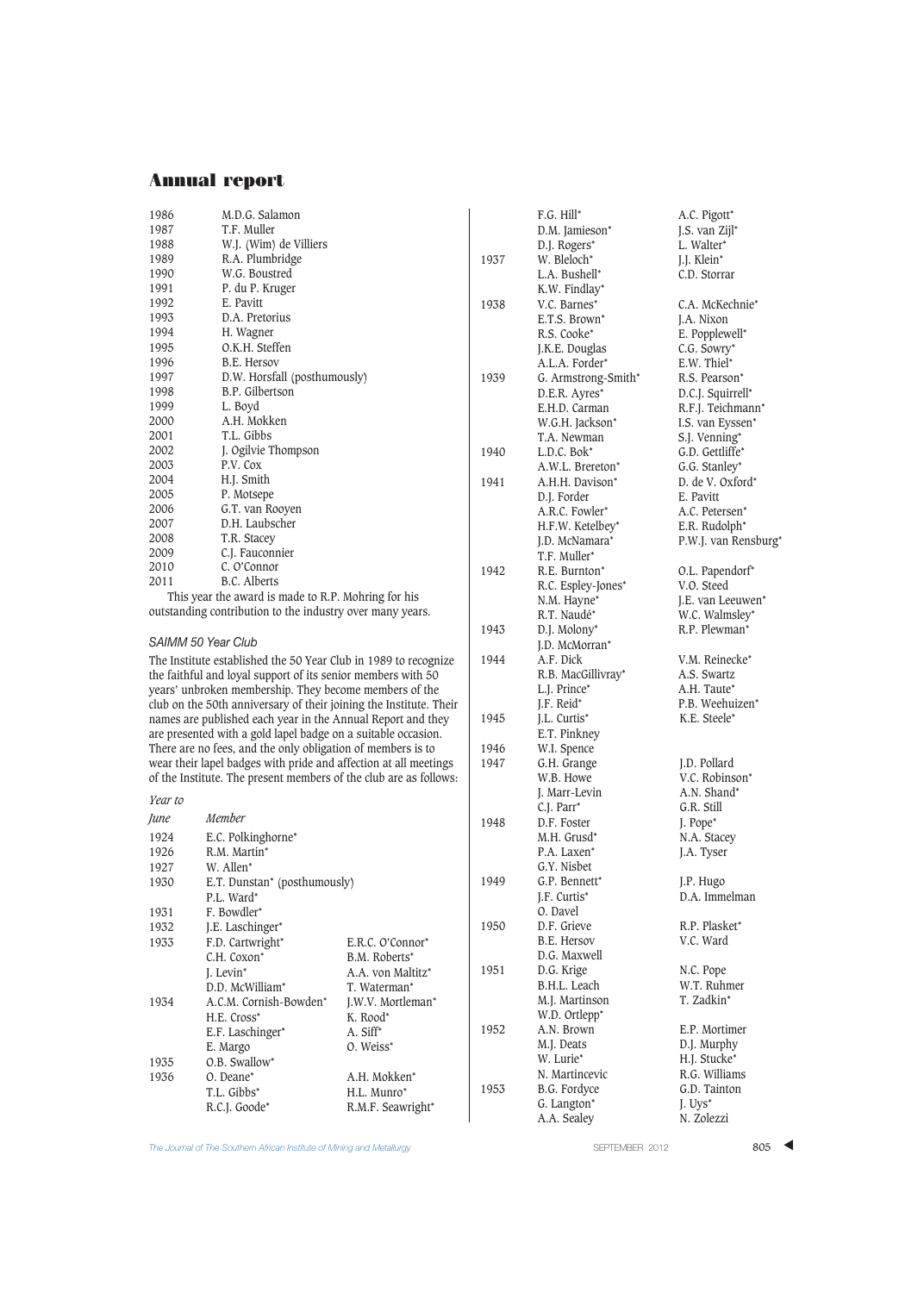| 1954 | R.C. Bertram      | R.B.W. Wiggill        |
|------|-------------------|-----------------------|
| 1955 | R.A.O. Chelius*   | G.R. Parker           |
|      | S.P. Ellis        | W.B. Parker           |
|      | C.T. Fenton       |                       |
| 1956 | G.A. Brown        | M.A. Madeyski         |
|      | D.R. Chelius      | D. Rankin             |
|      | M.F. Dawson       | G.C. Thompson         |
|      | L.M. Falcon       |                       |
| 1957 | K. Babich         | A.M. Edwards          |
|      | J.J. Blom         | R.C. More O'Ferrall   |
|      | R. Campbell       | N.C. Officer          |
| 1958 | J. Dear           | <b>B.S. Tatterson</b> |
|      | R.H. Swan         | P.J. van der Walt     |
| 1959 | H.E.K Allen       | H.A.G. Slater         |
|      | D.C. Brink        | G.T. Van Rooyen       |
|      | G.D. Louw         |                       |
| 1960 | R. Hemp           | C.T. Shaw             |
|      | G. Joynt          | L. van den Bosch      |
|      | B. Moore          | H. von Rahden         |
|      | R.E. Robinson     | M. Wishart            |
|      | C. Roper          |                       |
| 1961 | W.B. Evans        | G.S. Lee              |
|      | R.A. Featherstone | B.J. Love             |
|      | I.R.H. Forrest    | P.J. Muller           |
|      | J.S. Freer        | G.J.C. Young          |
|      | B.W. Holtshousen  | W.J.G. Young          |
|      |                   |                       |

*\* Deceased since becoming members of the Club*

#### *Gold and Silver Medals*

Papers published in the *Journal* from March 2011 to February 2012 by members of the Institute were considered for medals.

#### *Gold Medals*

Gold medals are awarded for papers that are of a world-class standard, and judged to be publications that will become key references in their mining or metallurgical field in the future.

Gold Medals were awarded to.

W.C. Joughin, A. Jager, E. Nezomba, and L. Rwodzi, for their Transaction paper published in the February 2012 issue of the *Journal* entitled 'A risk evaluation model for support design in Bushveld Complex underground mines: Part I— Description of the model'. As non-members, A. Jager and E. Nezomba receives a certificate of merit.

W.C. Joughin, A. Jager, E. Nezomba, and L. Rwodzi, for their Transaction paper published in the February 2012 issue of the *Journal* entitled 'A risk evaluation model for support design in Bushveld Complex underground mines: Part II— Model validation and case studies'. As non-members, A. Jager and E. Nezomba receives a certificate of merit.

## *Silver Medals*

Silver medals are awarded for papers that make a major contribution to the professions of mining and metallurgy and to the prestige of the Institute.

Silver Medals were awarded to:

J.A.L Napier and D.F. Malan, for their Transaction paper published in the December 2011 issue of the *Journal* entitled 'Numerical computation of average pillar stress and implications for pillar design'.

#### $\blacktriangleright$

#### *Student Prizes*

Prizes were awarded to the following students and were presented at faculty prizegiving ceremonies held at the respective universities. The prize winners were as follows: *University of the Witwatersrand* Mining 2. Maruma<br>Metallurgy 7. Montong T. Montong<br>A. Gritzman Prestige Prize Z. Khan *University of Pretoria* Mining S. Ferreira Metallurgy M. Grewar<br>
Student Dissertation<br>
S. Ferreira Student Dissertation *University of Johannesburg* Mining S. Mashile Metallurgy P. Mphuthi *North-West University* Mineral Processing T.H. Kemp *University of Cape Town* Chemical Eng. (joint winners) D. Vogel and M. Zondo *University of Stellenbosch* Process Engineering J.H. Cloete

#### *Cape Peninsula University of Technology*

Chemical Engineering D.I. Kadi The prizes for the universities of Cape Town and Stellenbosch and the Cape Peninsula University of Technology were awarded at the Western Cape Branch Annual General Meeting on 1 August 2012.

#### *1.5 SAIMM Scholarship Trust Fund*

M.H. Rogers, Chairman

R.P. Mohring, Vice-Chairman

J.R. Dixon W.H. van Niekerk F.M.G. Egerton

Contributions to the Trust Fund by Individual Members and Company Affiliates amounted to some R324 000. The SAIMM continued its most welcome support of the Trust Fund with a contribution of R200 000. Awards of R354 000 were made to the Universities supported by the Trust Fund.

Growing student numbers studying mining engineering and changes in the curricula being offered to chemical and metallurgical engineering students have resulted in a drastic increase in the numbers of potential beneficiaries of the Trust Fund. To this end Trustees met with representatives from the Universities in order to understand their needs and to confirm a proposed new method for the distribution of funds. In this way Trustees have been able to ensure that the Trust Fund continues to meet its mandate in supporting those needy students who do not have bursaries and depend on family, friends, and part-time work for funding.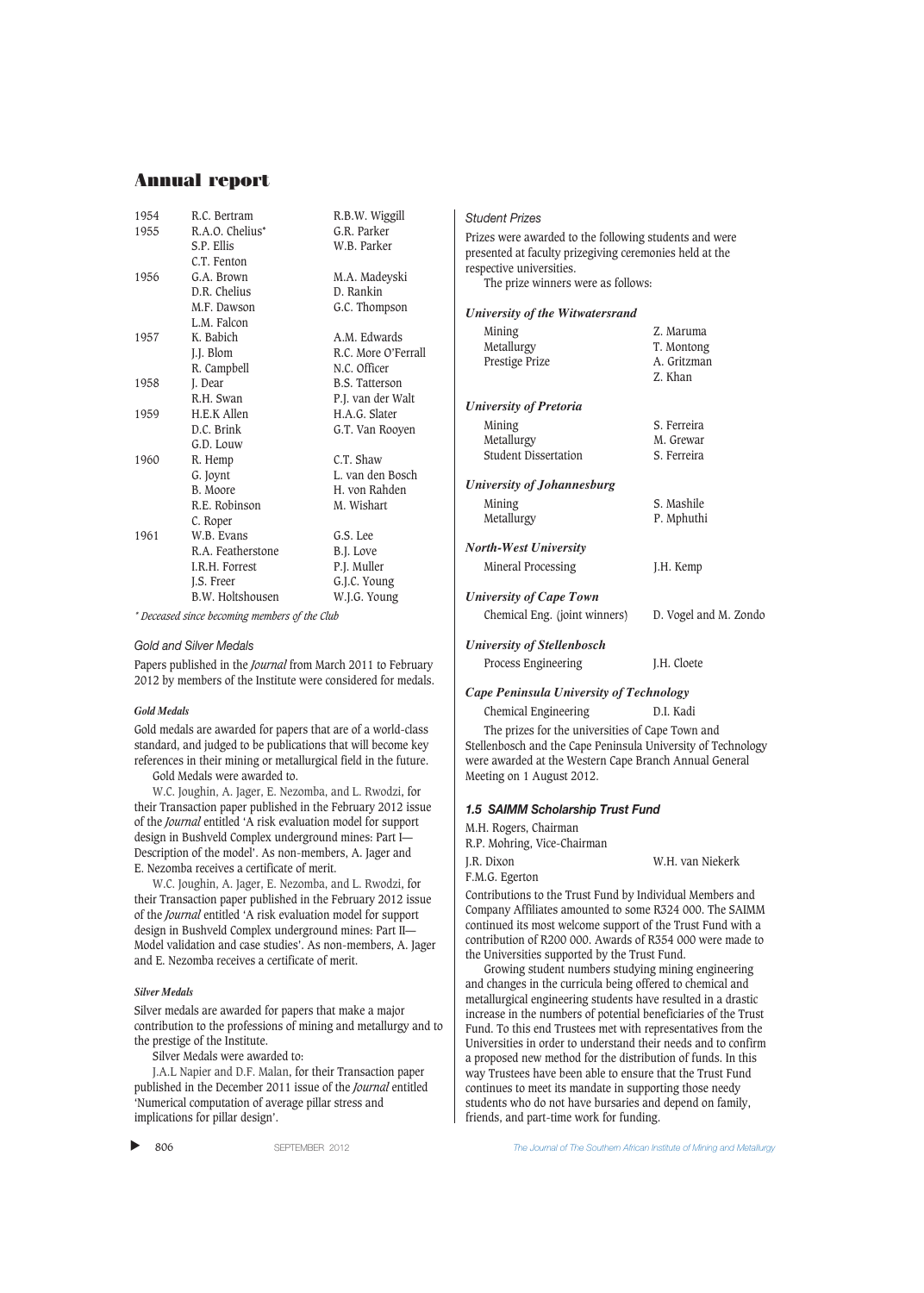Proceeds from the sales of the DVD documentary on platinum, kindly sponsored by TWP Holdings, continued to flow to the Trust Fund.

The Trustees gratefully acknowledge the support received from members of the SAIMM.

The mining and metallurgical industry currently benefits from the quality and numbers of graduates who have in the past received support from the Trust Fund. Students who receive support are the future innovators, engineers, and managers who will contribute to maintaining and growing the industry to continue to be a productive part of South Africa's economy.

Members are reminded that contributions to the Trust Fund are tax deductable and can be made on line to the Trust Fund's bank account. (SAIMM Trust Fund, FNB, branch code 251705, account number 62227511286).

We look forward to your continued support.

There were no changes to the Trustees during the review period.

#### *1.6 SAIMM Gold Medal Awards*

The Southern African Institute of Mining and Metallurgy was pleased to assume the administration of the Gold Medals and Scholarships in 2001, which had previously been the responsibility the Chamber of Mines. All contributions are held in a separate fund within the SAIMM accounts.

A total of four awards is presented to the universities of Pretoria and the Witwatersrand for the best student in the Faculty of Engineering and the best student in the branches of mining or metallurgy, as determined by the universities. The award comprises a gold medal and a postgraduate scholarship to the value of R25 000.

#### *1.7 Banquet Committee*

| J.R. Dixon    | R.G.B. Pickering |
|---------------|------------------|
| P.A.P. Fouche | M.H. Rogers      |
| R.P. Mohring  |                  |

The 2012 banquet was held for the second year at Gallagher Estate in Midrand. There was no theme for 2012.

The guest speaker was Mr Michael Abrahamson, South Africa's only 'mentalist'. Michael's show incorporated all the elements of mentalism i.e. mind reading, memory feats, mathematical ability, and body language. It was well received and enjoyed by the audience.

With 87 sponsored tables and 3 VIP tables, there were close to 900 guests. The evening was a great success, with many friends and acquaintances catching up with each other and the news within the industry.

#### **2. Technical Meetings**

**Portfolio Holder: R.T. Jones and J. Porter**

#### *2.1 Technical Programme Committee—Mining*

D.D. Munro, Chairman

R.T. Jones, Metallurgy Representative

| A. Dougall    | S. Nong      |
|---------------|--------------|
| P. Ferreira   | J. Oelofse   |
| C. Fredericks | G. Oliver    |
| G. Guler      | R. Pickering |
| R. Hull       | J. Porter    |
| W. Joughin    | S. Rungan    |
| G. Landman    | S. Ruprecht  |

D. Limpitlaw B. Sekano<br>D. Munro C. Smith D. Munro C. Smith<br>
I. Matunhire G. Smith I. Matunhire G. Smith<br>A. McFarlane T.R. Stacey A. McFarlane<br>N. Mever N. Meyer T. van den Berg<br>
J. Mothmogolo D. van der Berg J. Mothmogolo D. van der Berg C. Musingwini I. Wermuth<br>
I. Ngoma M. Woodhall J. Ngoma G. Ngowa C. Musingwini *\*Co-opted members \*\*Resigned*

N. van der Merwe<br>I. Wermuth

During the 2011 financial year, the Mining Technical Programme Committee offered significantly fewer schools while maintaining the number of conferences and colloquia. We are, however, looking forward to a promising 2012 with more focus on schools and hosting the prestigious Platinum 2012 conference in September 2012.

The bi-annual Base Metals conference, a three-day conference with a technical tour to the Palabora Mining Company, was hosted in July 2011 at the Hans Merensky Sports Resort in Phalaborwa. This prestigious event drew an audience of over 190 people, making it highly successful for the SAIMM

The first mining-specific event for the period was the MineSafe 2011 conference hosted at the Emperors Palace Convention Centre. The MineSafe 2011 conference was cohosted by AMMSA and SACMA with the support of the DMR and Unions and the Chamber of Mines. The MineSafe 2011 conference attracted over 300 delegates for the four-day conference. The MineSAFE 2011 Industry awards day attracted over seven hundred delegates who came to pay tribute to industry players in the Health and Safety Sector. As an established SAIMM event the MineSafe 2012 conference is planned for August 2012.

The SAMVAL Colloquium followed in September 2011 at the Southern Sun, Grayston. This colloquium was organized as a result of various international events that created the need for a review of the current version of the SAMVAL Code. The session was aimed at engaging with public opinion on the Code, and identifying the critical issues for review.

The annual SAIMM Student Colloquium gave 139 delegates the opportunity to see the cream of the southern African graduates presenting topical papers prepared as part of their studies. These presenters have now started their careers in the mining and metallurgical industries, and we look forward to further papers of the same quality.

January 2012 saw the SANCOT conference Tunnel and Raise Boring being hosted, with a selection of papers presented highlighting current advances in this field. The upcoming SANCOT conference planned for December 2012 will focus on lessons learnt on major tunneling projects.

The Paste 2012 conference in partnership with the ACG was a highly successful event attracting over 290 delegates to Sun City in April 2012, and presented the latest advances and experiences in this field.

In May 2012, the SAIMM and SANIRE hosted the Southern Hemisphere International Rock Mechanics Symposium (SHIRMS 2012) at Sun City. The Symposium, combined with the South African Rock Engineering Symposium (SARES 2012) attracted an audience of over 160 attendees over the three days

**The Journal of The Southern African Institute of Mining and Metallurgy Server SEPTEMBER 2012 SEPTEMBER 2012 807**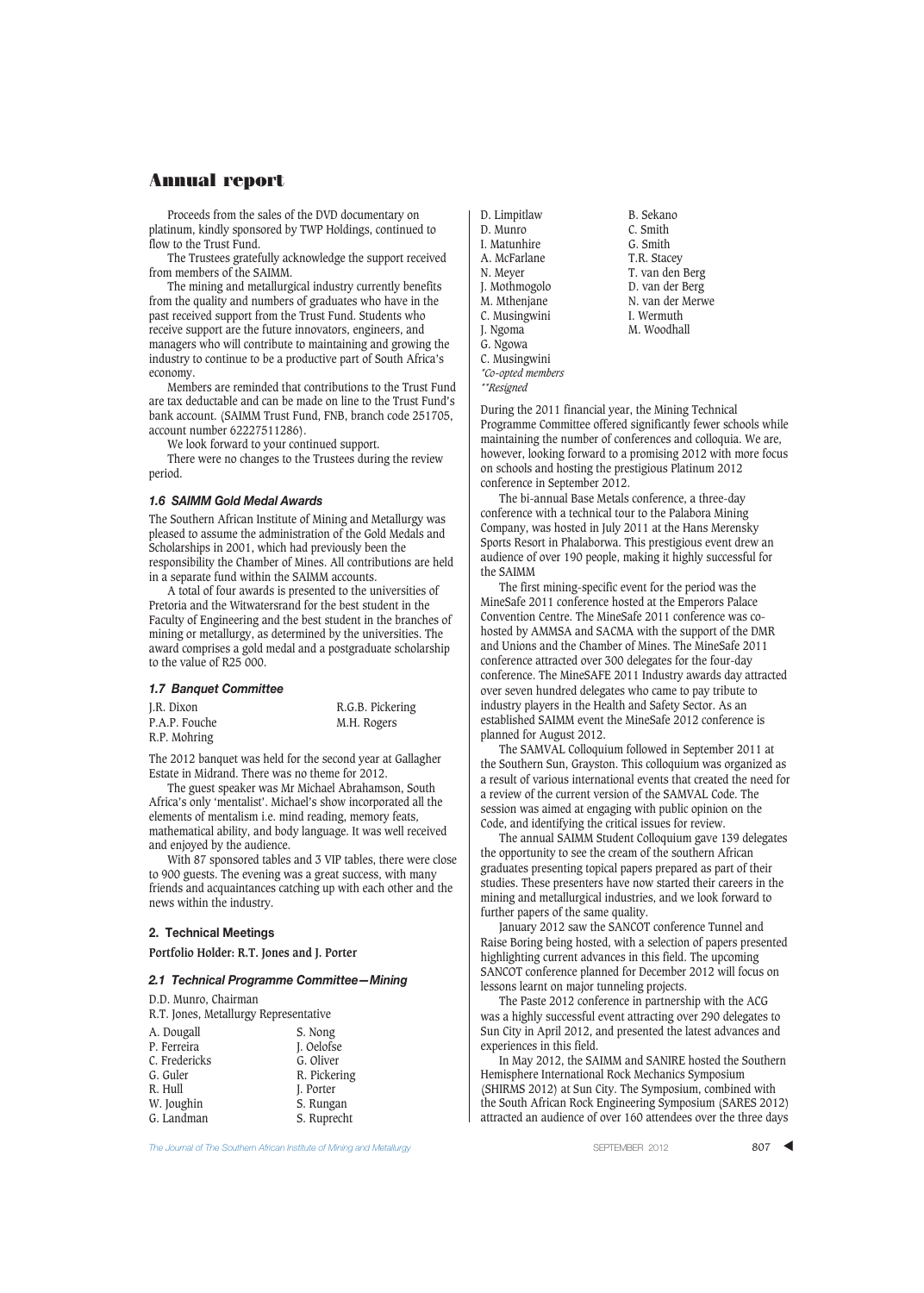| Schedule of Mining/Metallurgy Technical Conferences, 2011/2012 |                     |                                         |                  |                   |
|----------------------------------------------------------------|---------------------|-----------------------------------------|------------------|-------------------|
| <b>Type of Event</b>                                           | Date                | <b>Title</b>                            | Convenor         | <b>Attendance</b> |
| Conference                                                     | 18-21 July 2011     | Base Metals 2012                        | P. Fouche        | 194               |
| Conference                                                     | 15-18 August 2011   | MineSafe 2011                           | T. van den Berg  | 715               |
| Collogiuim                                                     | 01 September 2011   | Samval Colloquium                       | A. McFarlane     | 123               |
| Conference                                                     | 5-7 September 2011  | Iron Ore & Manganese 2011               | M. Dworzanowski  | 164               |
| Conference                                                     | 12-14 October 2011  | ZrTa2011 (AMI)                          | J. Nel           | 100               |
| Collogiuim                                                     | 16 October 2011     | Student Colloquium 2011                 | Z. Botha         | 139               |
| <b>Branch Event</b>                                            | 01 November 2011    | Zambian Branch Event                    | T. Claassen      | 61                |
| Conference                                                     | 7-9 November 2011   | Percolation Leaching 2011               | P. van Staden    | 89                |
| Conference                                                     | 31 January 2012     | Tunnel Raise Boring SANCOT 12           | J. Porter        | 68                |
|                                                                | 01 February 2012    | <b>Mineral Ethics Committee</b>         | M. Solomon       | 73                |
| Conference                                                     | 20-22 February 2012 | Thorium 2012                            | W. van der Merwe | 59                |
| Conference                                                     | 16-20 April 2012    | Paste 2012                              | A. Patterson     | 292               |
| Conference                                                     | 14-18 May 2012      | SHIRMS 2012                             | W. Joughin       | 165               |
| School                                                         | 12-13 June 2012     | Mangenese Ferroalloys Production School | J. Steenkamp     | 83                |
|                                                                | 31 May 2012         | L4 Qualification                        | A. McFarlane     | 92                |

and provided an international forum to present and discuss the latest developments in rock mechanics and geotechnical engineering.

The L4 Mine Planning Qualification breakfast in May 2012 was held to publicize this qualification, which has been developed through the Industry Mine Planning Forum of the SAIMM over a number of years, and which is now ready for registration on the National Qualifications Framework. This event attracted over 90 delegates, a direct measurement of the interest in the qualification.

The events organized by the Technical Programme Committees contribute greatly to the knowledge of the industry, and without the professionalism of the secretariat and organizing committees of each of these conferences, significantly less knowledge transfer would be possible.

I would therefore like to thank the Technical Programme Committee, contributors to the Conferences, Colloquia, and Schools, and the SAIMM Secretariat for their dedication and hard work during the past year and look forward to another successful, educational year, in 2012.

#### *2.2 Technical Programme Committee—Metallurgy*

R.T. Jones, Chairman

| H. Bartlett        | T. Malefetse           |
|--------------------|------------------------|
| N. Blackham        | A.F. Mulaba-Bafubiandi |
| Z. Botha           | N. Naude               |
| L. Chown           | J.D. Steenkamp         |
| T. Claassens       | H. Simonsen            |
| K.J. Hay           | W. van der Merwe       |
| P. den Hoed        | P.J. van Staden        |
| P.A.P. Fouche      | K. Vreugdenburg        |
| A.M. Garbers-Craig | <b>B.S. Xakalashe</b>  |
| D.R. Groot         |                        |

▲

The Metallurgy Technical Programme Committee has supported a good selection of topical technical conferences for the continuing education of metallurgical professionals throughout the year. These events provide an important forum for the efficient dissemination of information about new processes and techniques for improvements in the industry, as well as promoting networking between industry professionals working in the metallurgical field. SAIMM conferences generally receive accreditation from the Engineering Council of South Africa (ECSA) for the requirements of continuing professional development (CPD).

Attendance figures this year varied from 59 (for a highly specialized topic) to 292 (for a well-established multi-day international conference). Sponsorship from industry has continued at a very significant level. The support of sponsors is highly appreciated, especially in light of the somewhat depressed economy.

Formal proceedings of high-quality peer-reviewed papers were published for the larger conferences (usually in book form with an accompanying CD). Conference proceedings are also fully published on the SAIMM website, in order to make the information searchable and available to as wide an audience as possible. The SAIMM continues to make their website publications available free of charge to the general public, in recognition of the time and effort freely contributed by authors.

The 2011/2012 year has included a variety of events, and some highlights are mentioned below.

The Sixth Southern African Base Metals Conference was held at the Hans Merensky Resort in Phalaborwa, on the border of the Kruger National Park, during July 2011, and was attended by 194 people. After the three-day conference (involving the presentation of about 40 papers), there was a one-day technical visit to Palabora Mining Company. This series of base metals conferences is now well established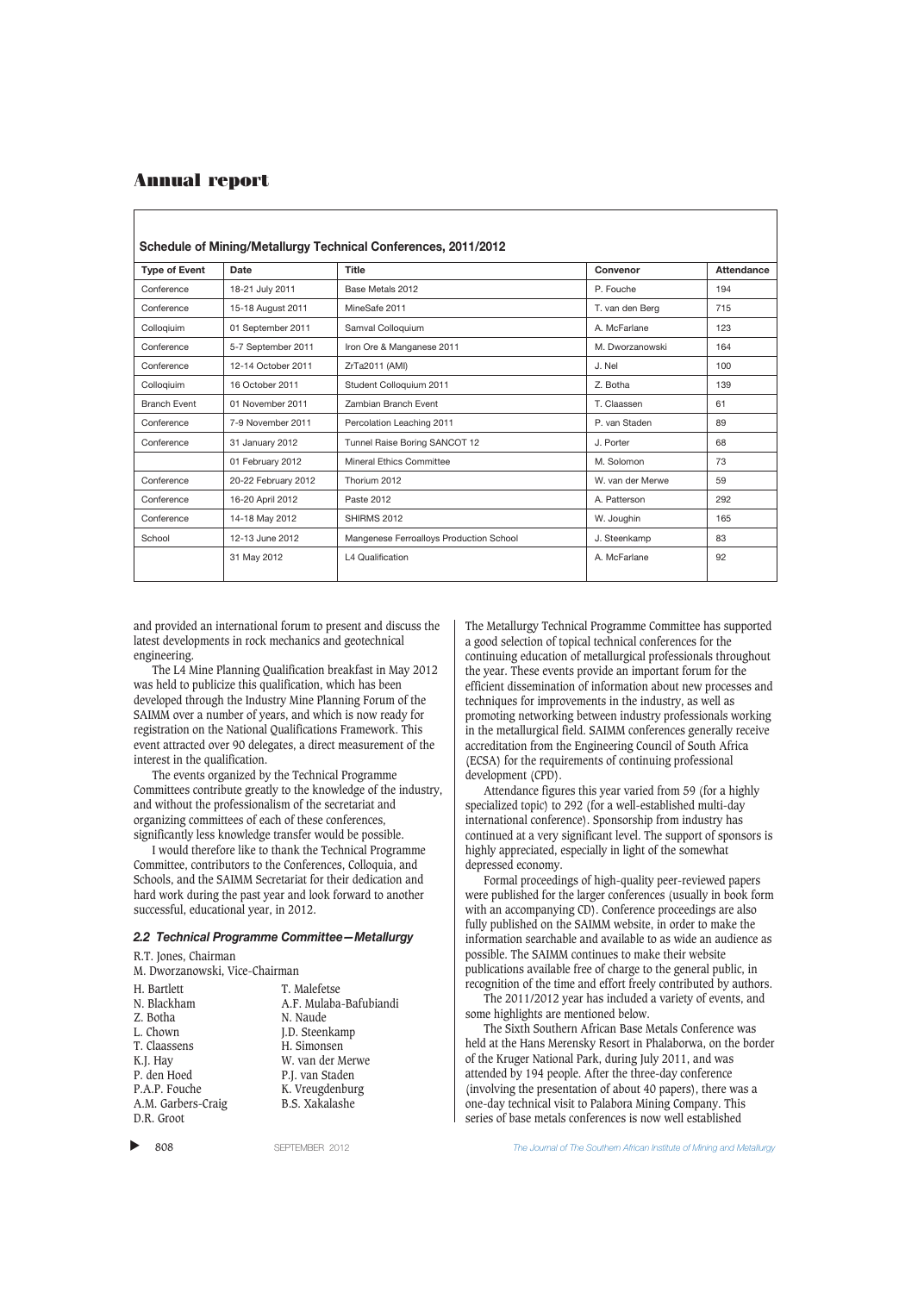(having been held every second year since 2001), and the event had a high level of sponsorship. Previous events were held at Victoria Falls (Zimbabwe), Sun City (South Africa), Kitwe (Zambia), Swakopmund (Namibia), and Kasane (Botswana).

The Western Cape Branch of the SAIMM held their 29th annual Mineral Processing Conference & Workshop in Cape Town in August 2011. This well-established event features close interaction between the local universities and industry.

The Iron Ore and Manganese Ore Conference was held in September 2011. This conference focused on the comminution, beneficiation, and agglomeration of iron ore and manganese ore, and was attended by 164 people.

The World Gold Conference 2011 was held in Montreal in October 2011, in conjunction with the 50th Conference of Metallurgists, organized by the CIM. This event was attended by a number of delegates from southern Africa.

The Advanced Metals Initiative (AMI) of the South African Department of Science and Technology (DST) facilitates research, development, and innovation across the whole value chain in the field of advanced metals. In support of 'New Metals Development', the ZrTa2011 conference was held at Mount Grace in October 2011. ZrTa2011 brought together researchers, industry, and government stakeholders, to share and debate the latest trends, research, and innovative solutions in the field of zirconium, hafnium, niobium, and tantalum metals. A student seminar (covering the full scope of the AMI) was held on the first day of the conference.

The annual Student Colloquium was held during November 2011 at the University of Pretoria. Historically, this event focused on tertiary educational institutions close to Johannesburg and Pretoria, but this year's event was opened up to a much wider range of southern African universities for the first time. This event is subsidized by SAIMM from the surplus funds from other events, in support of the various tertiary educational institutions in southern Africa. This event continued to provide a showcase for students to present their final-year projects. SAIMM provided adjudicators to select the prize winners, based on the criteria of importance, usefulness, innovation, quality, and communication. The student presentations were generally of high quality, and some were published in the SAIMM *Journal*. Generous prizes were provided by SAIMM for the best mining and metallurgy presentations.

Percolation Leaching 2011 was the title of a new conference held in November 2011. This event attracted significant international participation, and was attended by 89 people.

The Industrial Fluidization South Africa (IFSA 2011) conference was held in the Cradle of Humankind during November 2011. The IFSA conference was first held in 2002, and has been held every three years since then. The core focus of the conference is the industrial application of fluidized-bed technology in fields such as the treatment of minerals, energy generation/conversion, and petrochemicals.

A Thorium symposium was held in Cape Town in February 2012, and was attended by 59 people. This event dealt with current and emerging technologies for thorium, and explored the possibility of using thorium as a replacement for uranium in the generation of nuclear power. The scope of the symposium included geology, mining, processing fundamentals, operational practices, and environmental issues.

The SAIMM conference team organized the Paste 2012 conference in April 2012. This is a large well-established international conference, and was attended by 292 people.

A school on Manganese Ferroalloy Production was held in June 2012. Professor Merete Tangstad from the Norwegian University of Science and Technology (NTNU) presented a twoday course covering the theory and practice of FeMn and SiMn production. The course was attended by 83 delegates.

In addition to the events actually organized by the SAIMM, there was also SAIMM participation in the organizing committees of a number of overseas international events, as well as co-sponsorship of events (which also entails publicizing the events to SAIMM members).

The TPC-Metallurgy committee continued to be supported by a group of highly capable members, and many enjoyable meetings were held during the year. SAIMM's conferencing team is to be commended for their highly professional approach in handling conference arrangements, resulting in many favourable comments from attendees. The combined effort of all these people has resulted in a number of worthwhile technical events being provided for the benefit of the metallurgical community of southern Africa.

#### *2.3 South African National Committee on Tunnelling (SANCOT)*

J.A. Cruise, Chairman A. Boniface J.L. Porter<br>
G.N. Davis E.I. Sellers G.N. Davis<br>
P.H. Ferreira<br>
T.R. Stacev A.L. Griffiths H.J. Tluczek<br>W. Joughin J.N. van der M. Lebitsa C. Viljoen E.A. McCarter *\*Co-opted members*

*\*\*Resigned*

T.R. Stacey J.N. van der Merwe

The South African National Committee on Tunelling (SANCOT) falls under auspices of the SAIMM. SANCOT, in turn, is the body recognized as representing South Africa in the International Tunnelling Association (ITA).

South Africa was represented by Andrew Wilson (official delegate) Sasha Valenta, and Hardus Muller. Messrs Wilson and Muller took part in the meetings of the ITA Working Group 3 Contractual Practice, where Hardus presented a study on the applicability of the NEC3 model contract for use in subsurface construction work. This study was sponsored by the ITA; the first time that the association has provided funds for this type of work. It was very well received and will be developed into a publication by the working group. Mr Sasha Valenta presented a paper on 'The 1332MW Ingula Pumped Storage Scheme: Description of the Most Challenging Aspects' that was coauthored with Messrs Taylor and Wilson.

The papers presented either orally or as poster exhibits reflected a wide range of topics covering many advances in tunneling design and construction, particularly in mechanized tunneling. From the southern African perspective it was interesting to see the emphasis on urban tunneling and the challenges encountered.

Some changes to the statutes and by-laws of the ITA were approved. There were reports from the various committees and working groups, as well as other associations with whom the ITA has close relations.

**The Journal of The Southern African Institute of Mining and Metallurgy September 2012** SEPTEMBER 2012 **809**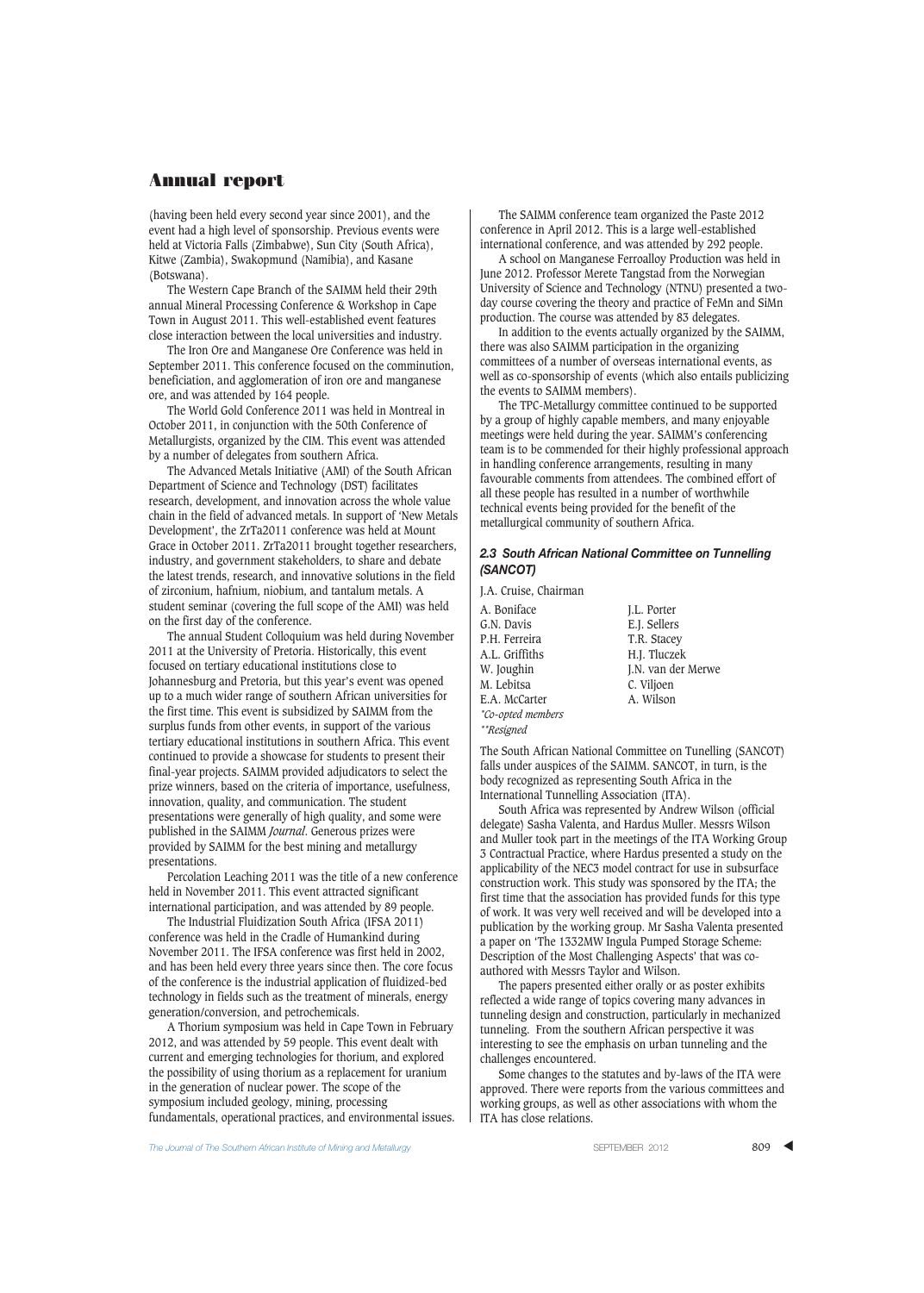There was also intense lobbying by Germany, Denmark, and Croatia to host the General Assembly in 2015, with Croatia emerging the winner. Brazil announced that the 2014 General Assembly will now be held in Iguacu as the 2014 ootball World Cup has interfered with plans to hold it in São Paulo.

A number of site visits and functions were offered giving ample opportunity for networking. Overall it was a very interesting and successful conference. Although there were only three of us from South Africa there was much interest in the progress of current large projects and those planned, particularly Lesotho Highlands Phase 2.

#### *SANCOT's vertical tunnelling initiative*

In December of 2009 SANCOT organized a seminar entitled 'The Future of Vertical Tunnelling'. This event and other industry events stimulated further discussions about the challenge of returning to historical shaft sinking advance rates while progressing in the quest for zero harm is today's challenge. Broadly, this has been met with the use of better planning tools, communication methods, mining technologies, and improved construction techniques. However, it was also acknowledged that these new methodologies were not being captured in a way that makes them available to the global construction industry to further safety performance.

## *The ITA's reaction to the formation of the SANCOT Working Group (WG)*

When SANCOT was making arrangements for the (safety in) Vertical Tunnelling seminar, contact was made with the Animateur of the ITA H&S WG to see what interest they might have in it. The Animateur expressed great interest in the event. The ITA WG acknowledges that they have given little attention to this field and are looking to SANCOT to give them a lead on this important topic. The new working group seeks to provide an independent forum in which the latest ideas on improving shaft sinking safety practice and construction methods can be aired and disseminated to the mining and construction industries as a whole, through the formal ITA structures.

#### *Progress to date*

Once the mandate was received from the ITA to proceed, a wide consensus was sought by SANCOT from industry. To assist SANCOT, the Centre for Mechanised Mining Systems at Wits University was approached to act as an independent facilitator. The first meeting of the new working group has been scheduled for the end of July 2012.

#### **3. Publications**

**Portfolio Holder: M. Dworzanowski**

| R.D. Beck     | R.T. Jones    |
|---------------|---------------|
| J. Beukes     | C. Musingwini |
| P.A.P. Fouche | R.E. Robinson |
| M.F. Handley  | N. Singh      |
| W.C. Joughin  | T.R. Stacey   |

### *3.1 Journal*

Monthly publication of the *Journal* was maintained, with a special edition to celebrate 50 years of the School of Mining

 $\blacktriangleright$ 

Engineering at the University of Pretoria in December 2011 and the special Student Edition in April 2012. The monthly print run stood at 3 850 copies in June 2012.

The breakdown of the papers published is as follows:

|                | July 2011-June 2012 |               | July 2010-June 2011 |            |
|----------------|---------------------|---------------|---------------------|------------|
|                | Mining              | Metallurgy    | Mining              | Metallurgy |
| Transaction    | 17                  | 17            | 12                  | 25         |
| Journal        | 38                  | 25            | 28                  | 30         |
| Technical note |                     | $\mathcal{L}$ |                     |            |
| Total          | 56                  | 44            | 40                  | 55         |
| Combined Total | 100                 |               | 95                  |            |

Major progress has been made by the *Journal* coordinator, Edith Dube, during the year in removing the backlog of papers in the system. The introduction of a computer-based program to monitor the progression of papers from receipt of the initial manuscript to publication has helped in this regard.

The proofreading responsibility was taken over by Antony Cowey, whose meticulous attention to detail has in no small way contributed to maintaining the quality of the *Journal*.

The International Board of Referees was established. The Board, whose expertise is called on from time to time, consists of:

- ➤ Herman Potgieter—Manchester Metropolitan University. (UK)
- ➤ Mike Nicol—Murdoch University (Australia)
- ➤ Roussos Dimitrakopoulos—McGill University (Canada)
- ➤ Erkan Topal—Curtin University (Australia)
- ➤ David Dreisinger—University of British Columbia (Canada)
- ► Hani Mitri—McGill University (Canada)<br>► Essie Esterbuizen— NIOSH Research Or
- ➤ Essie Esterhuizen— NIOSH Research Organization (USA).

Advertising revenue for the year amounted to R1 528 782, which is a significant increase on the previous year. Our advertising executive, Barbara Spence, is to be congratulated on this achievement, but we are circumspect about maintaining this level of advertising revenue in the future, given the current state of the world's economy.

The Publications Committee has debated at length the current composition and format of the *Journal*. There is a recognized need to streamline the refereeing process, without sacrificing quality, and at the same time continue to enable the academic fraternity to gather the rewards and recognition that they deserve and strive for. It is anticipated that the incoming Council will have the opportunity to ratify the proposed changes.

The move towards an 'open access' system for the electronic communication and retrieval of information has gathered momentum on a global basis. The SAIMM is part of that initiative, and the SAIMM has 4250 papers on the OneMine system, where it has scored the highest download ratio (pro-rata) of all the papers that are available across a variety of organizations and their publications.

The African Journal Archive, funded by Carnegie Corporation of New York and managed by South Africa-based Sabinet, has arranged for the digitization of old African journals. The older versions (pre-1969) of the SAIMM *Journal* will be scanned under this scheme and made available at www.ajarchive.org as well as on the SAIMM website.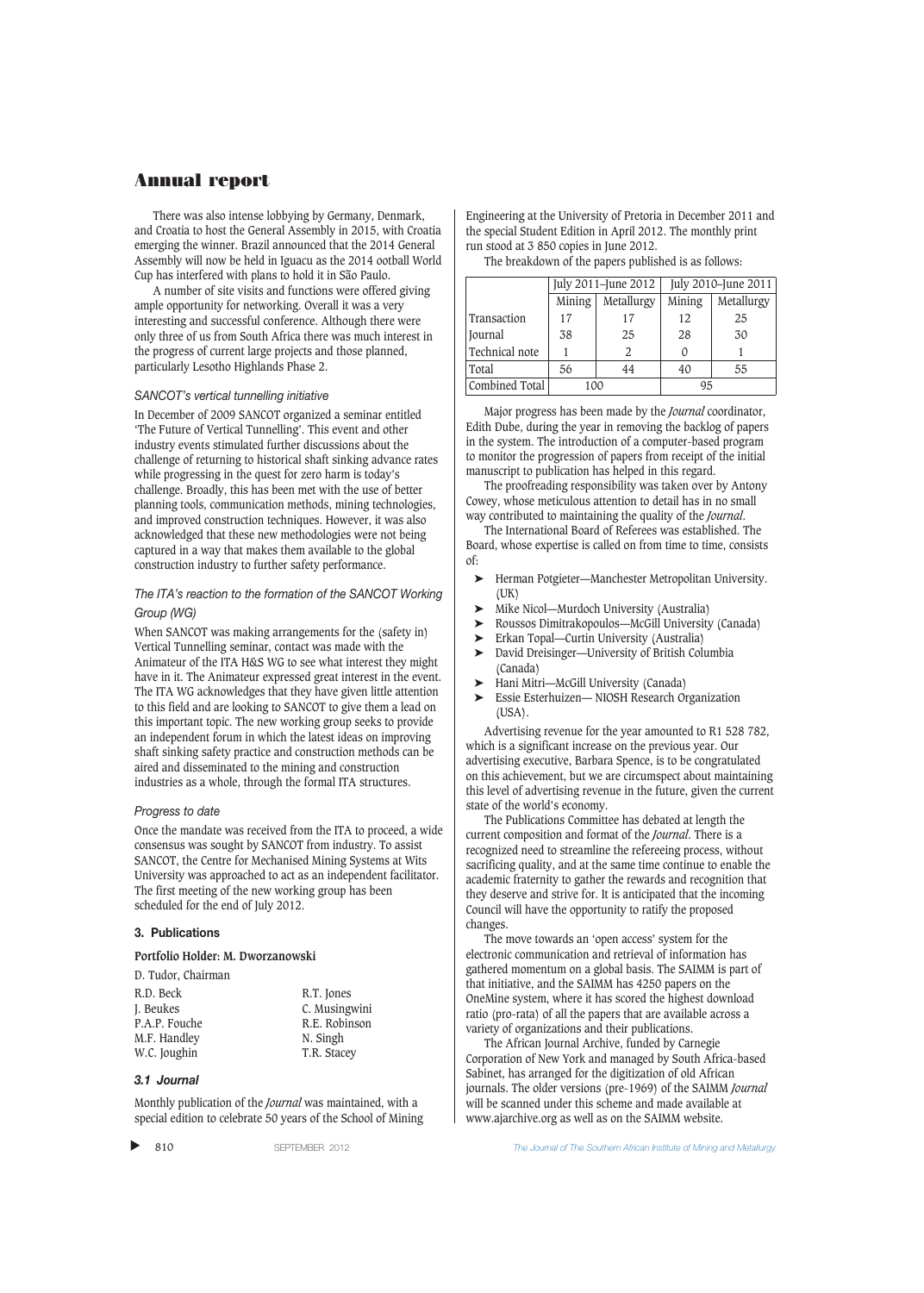The *Journal* is now available on the Scientific Electronic Library Online (SciELO SA: www.scielo.org.za) database. SciELO SA is managed by the Academy of Science of South Africa (ASSAf: www.assaf.org.za), funded by the South African Department of Science and Technology and endorsed by the South African Department of Higher Education and Training (DHET). The SciELO SA project falls under the Scholarly Publishing Unit of ASSAf.

SciELO SA is South Africa's premier open-access (free to access) searchable full-text journal database in service of the South African research community. The database covers a selected collection of peer-reviewed South African scholarly journals.

The publications team of Dawn van der Walt, Zuliakha Malgas, and Edith Dube has continued their good work in producing the *Journal*, despite having to deal with the occasional printing and distribution hiccups.

It is with regret, however, that we lose the services of Edith Dube at the end of July 2012. We wish her well in her new career. We welcome Kelly Matthee as Edith's replacement to the position of Journal Coordinator.

## **4. Regional Development**

#### **Portfolio Holders: G.L. Smith**

M. Dworzanowski M.J. Mothomogolo<br>P.A.P. Fouche J.N. van der Merwe J. Porter

**Key Performance Areas**

*To promote the interests of members based in different regions, the SAIMM:*

J.N. van der Merwe

- ➤ *Supports the establishment and maintenance of branches to satisfy the local needs of its members for professional association and the exchange of technical information*
- ➤ *Co-operates with other member societies of AS&TS and with associations and interest groups that have close ties with operating mines and metallurgical plants by holding joint technical meetings and collaborating in the field of publication.*

#### *4.1 SAIMM Branches*

*4.1.1 Johannesburg Branch*

| V. Duke, Chairman |               |
|-------------------|---------------|
| I. Ashmole        | M Mokgojwa    |
| D. Bant           | G. Oliver     |
| N.R. Calvin       | X. Pan        |
| V. Duke           | G. Ralph      |
| C. Heili          | K. Richardson |
| R. Heins          | G. Stripp     |
| M. Mabaso         | S. Thema      |
| S. Mashinini      | J. Upshall    |
| N. Makhado        | M. Woodhall   |
| M. Mthenjane      |               |

#### *Introduction*

I am pleased to report on the activities of the Johannesburg Branch of the SAIMM for the period July 2011 to June 2012. The past year has been notably different to the previous year in that while our events remain well attended, the mix between students and all other members present on the evenings changed. Many more students attended than previously, and accordingly the costs have increased to the extent that we finished the year in the red. It was nevertheless pleasing to see the interest from our students both on the committee and at events where they reportedly have enjoyed the diverse range of topics.

## *Committee*

Membership of the committee has been relatively stable, but with an increase in representation from student members and consulting professionals.

Russell Heins, Didi Bant, Nyadzeni Makhado, and Makhoba Lekota joined our committee during the year, and together with the rest of the committee supported our efforts and I thank them for their contribution.

This being said, however, I would like to record my specific gratitude to Ginette Oliver, Ian Ashmole, Graham Stripp, Julian Upshall, and Mike Woodhall for their commitment and active

| Past year technical presentations: Johannesburg Branch of the SAIMM: 2011/2012 |                                                                                   |                                          |                                    |                |                        |
|--------------------------------------------------------------------------------|-----------------------------------------------------------------------------------|------------------------------------------|------------------------------------|----------------|------------------------|
| Date                                                                           | Title                                                                             | Presenter                                | <b>Sponsor</b>                     | Responsibility | Venue                  |
| 2011-07-21                                                                     | Mineral processing pilot plants using drill core to<br>better represent a deposit | T. Elliot                                | Stewart Inspection and<br>Analysis | J. Upshall     | Military Museum        |
| 2011-08-18                                                                     | The nuclear crisis                                                                | S. Connell                               | SAIMM                              |                | Military Museum        |
| 2011-09-15                                                                     | Panel discussion: Possible Solution to the acid<br>mine drainage Problem          | R. Doyle, T. Sims<br>A. Turton, J. Maree | SMS PKH and UWP                    |                | <b>Military Museum</b> |
| 2011-11-17                                                                     | Presentation on gold in Zimbabwe                                                  | J.G. Taylor                              |                                    |                | <b>Military Museum</b> |
| 2012-02-16                                                                     | Coalition for eco-efficient comminution                                           | E. Lewis-Gray                            | Gekko Systems                      |                | Military Museum        |
| 2012-03-15                                                                     | Automated mine optimization system                                                | X. Pan                                   | Sound Mining Metallurgy            |                | Military Museum        |
| 2012-04-19                                                                     | Rock related safety in South African Mines-<br>are we making progress?            | D. Adams                                 | Anglo American                     | G. Ralph       | Military Museum        |
| 2012-05-17                                                                     | Sensor based sorting operations                                                   | L. von Ketelhodt                         | Commodas Ultrasort                 |                | Military Museum        |

**The Journal of The Southern African Institute of Mining and Metallurgy Server SEPTEMBER 2012** 811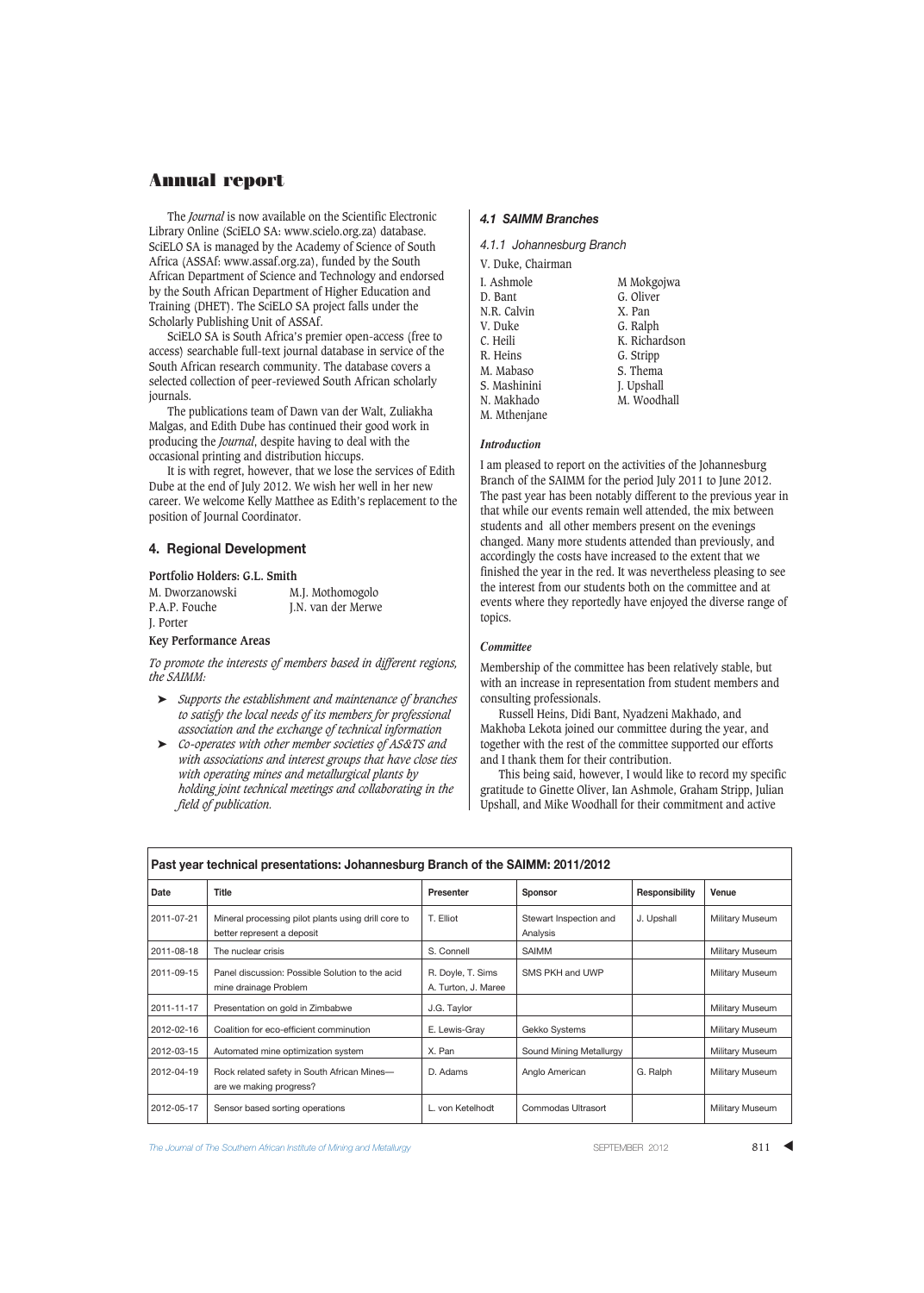engagement on the committee, and acknowledge that without their efforts the year's pipeline of technical presentations would not have materialized.

Although not on the committee, I would be seriously remiss if I failed to equally thank Anne-Marie McCrate, my personal assistant, and our catering team of Wow Caterers and the staff of the Military Museum, who never fail to perform on the day and have all exceeded my expectations on every occasion.

On behalf of both myself and the committee, I would also like to register a special thanks to the SAIMM Secretariat for their dedicated support of the Johannesburg Branch.

It is pleasing to see that we now have a better representation in terms of gender, race, and qualifications on our committee. This ends my second year as Chairman and I would like to wish the incoming committee everything of the best during the coming year.

#### *Events*

The table captures the specific range of technical topics that the Johannesburg branch was fortunately able to enjoy.

All of the presenters had to field a good deal of audience participation, which included students from both the University of Johannesburg and the University of the Witwatersrand. The Branch's programme for the coming year promises to be as eventful, so watch this space.

#### *Finances*

Despite many of the events being profitable, we still ended the year with an overall deficit between the cash received from sponsors other than the SAIMM (i.e. R57 400.00) and the actual costs incurred (i.e. R81 319.81).

This deficit amounts to R23 919.81, which is lower than the contribution of R28 850.81 received from the SAIMM. There is a payment of R9 500.00 still outstanding which should materialize during July 2012.

In closing, I look forward to the coming year and to the activities of the Johannesburg Branch under the leadership of a new Chairman.

*4.1.2 Pretoria Branch*

W.W. de Graaf, Chairman

| R. Raphukula |
|--------------|
| C. Siyasiya  |
| J. Steenkamp |
|              |

The SAIMM Pretoria Branch in the period July 2011 to date organized monthly seminars in conjunction with the Department of Mining Engineering and the Department of Material Science & Metallurgical Engineering at the University of Pretoria. Presenters from both the university and industry were hosted, with the audience being mainly students, lecturers, and industry professionals.

Historically, the Pretoria Branch being mainly a student branch, one of the primary goals of the new committee is to involve more industry professionals from the greater Pretoria area. Many mining and metallurgical professionals work and reside in and around Pretoria and the seminars are great opportunity for networking between industry and the university on a more informal basis. The branch also plays an important role in recruiting and increasing the membership for the Institute.

 $\blacktriangleright$ 

A number of mini-colloquia events were organized during the year, with some of the highlights including:

- ➤ A presentation by the incoming President of the SAIMM, Professor Nielen van der Merwe, with the topic of his presentation: Future of the South African Mining Industry and the Roles of the SAIMM and the Universities
- ➤ The influence of shear stress and weak contacts on pillar behaviours, by Jannie Maritz. The evening was also celebrated with the unveiling of the Minova SAsponsored discussion room, with all the third- and fourth-year mining engineering students attending
- ➤ More on the implementation of a matte-level measuring sensor at Lonmin's Marikana Smelter, by Trevor Goff. The evening's drinks and snacks were sponsored by the Agellis Group
- ➤ The threat of rapidly rising electricity prices and low security of supply, presented by Mike Roussouw. The social event after a very interesting and informative talk was sponsored by Xstrata
- ➤ Vertical shaft sinking projects at Implats, by Lucas Mackay. The evening's refreshments were sponsored by Implats.

The Branch is planning to have its AGM in August, where I expect the committee to remain the same for the next year. A special word of appreciation to the committee for their support and commitment during the year.

Also a special word of thanks to all the sponsors that have generously sponsored the various evenings' refreshments. Finally, I would like to thank Daleen Gudmanz for all her hard work in the background making sure that the events run smoothly.

We are looking forward to a number of interesting topics to be presented for the coming year. Please keep a look out for the SAIMM flyers that will be sent from time to time to advertise the upcoming events.

*4.1.3 Western Cape Branch*

|  | R.D. Beck, Chairman |
|--|---------------------|
|  |                     |

J. Petersen, Vice Chairman

| T. Ojumi, Secretary/Treasurer      |             |
|------------------------------------|-------------|
| M. Aziz                            | A. Mainza   |
| D.A. Deglon                        | C. O'Connor |
| C. Dorfling                        | I. Sweet    |
| J.-P. Franzidis                    | E. Thyse    |
| <b>PRIVATE STATE LA PRODUCTION</b> |             |

T. Madzimbamuto The activities of the Branch continued with the format of

previous years. The annual Mineral Processing Conference held in August comprised 48 oral presentations from industry and academia, 24 shorter presentations and accompanying posters, and 11 posters without presentations. Although the title of the conference has always been Mineral Processing, the topics have increased to cover all aspects of mineral processing and extractive metallurgy, which reflects the developments made in the teaching and research activities of the universities in the Western Cape. This particularly is notable in the field of hydrometallurgy. The conference was attended by 160 delegates.

The conference was preceded by the usual workshop, which in 2011 was entitled 'Effluent Treatment and Values Recovery and Mitigation of Environmental Impact'. A range of topics on this important subject was discussed.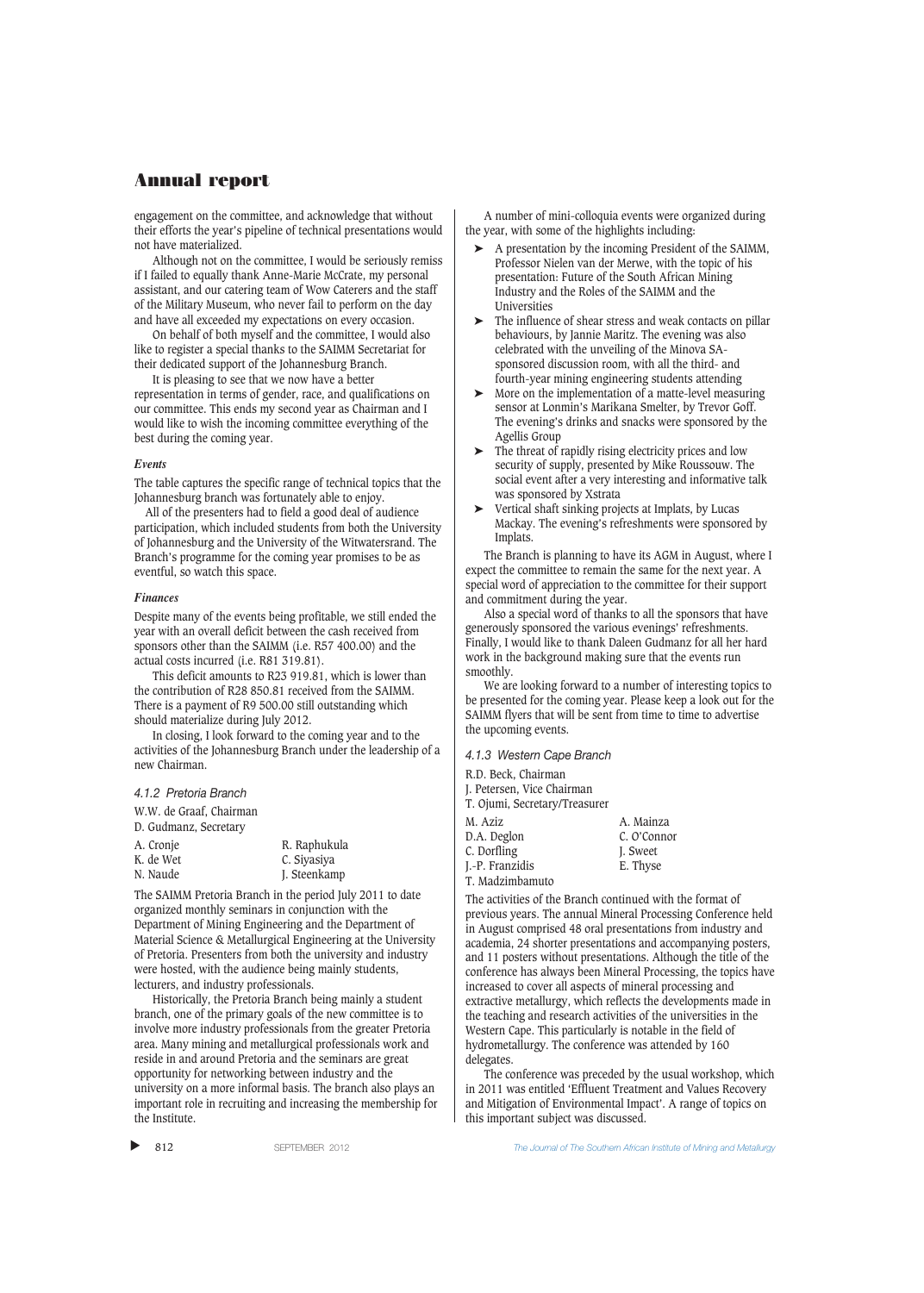An annual dinner and Branch AGM were held during the conference.

The SAIMM Prestige Prizes for the best final-year students in mining and metallurgy were presented at the 2011 conference dinner by Nielen Van der Merwe, the President-elect of the SAIMM. The recipients were Hebert Nyakunuhwa (UCT), Charl Cilliers (Stellenbosch), and Wynand du Plessis (CPUT).

The Student Evening was held on the 3 May. This event for final-year students from the universities in the Western Cape aims to promote the professional role that engineers play in industry, and the role of professional registration and those of voluntary associations like the SAIMM. This year's event was held at UCT. Richard Beck presented the aims, objectives, and value of membership of the SAIMM and ECSA. Alan Muir, Vice-President Metallurgy for AngloGold Ashanti supported these objectives while giving an entertaining and informative talk on what is expected of a chemical/metallurgical engineer in the minerals industry.

A 'Spotlight' was published in the January 2012 issue of the *Journal* covering the character and activities of the Branch since it formation in the late 1980s.

Consideration is being given to how other Members of the SAIMM in the Western Cape, beyond those involved in academia, can be involved with the Branch. The numbers of these seem to have increased with retirees moving to the Cape. An email to Members asking for input met with a limited response. In an initial move, all Members have been invited to the AGM and dinner at the annual conference on 2 August 2012.

Meg Winter, who has administered the Branch since its inception, has decided to retire. Her replacement is Clare Pomario. Meg is working closely with Clare to ensure a troublefree handover of activities. Meg has become a 'household' name in connection with the Western Cape Branch and annual conference. We thank her for all her hard work over the years and wish her well in her easier life!

#### *4.1.4 Zambian Branch*

S.C. Mulenga, Chairman

#### H. Zimba, Secretar

The Zambian Branch held an event on 3 November 2011. This event was fully sponsored by Outotec and a total of seven technical papers were presented. The event was graced by the SAIMM President Professor Nielen van der Merwe, who gave an opening speech which highlighted the activities of SAIMM. 81 delegates attended the event and 21 new membership applications were submitted.

#### *SAIMM Council meeting*

The Zambian Branch attended both the February and May 2012 SAIMM Council meetings, and in both cases the Branch secretary, Mr. Henry Zimba, represented the Branch. The Branch is ready to attend the remaining council meetings in August and November 2012. While attending the May 2012 SAIMM Council meeting the secretary had an opportunity to attend the Johannesburg technical presentations on 17 May 2012.

#### *Zambian Branch committee meeting*

The committee had a meeting on 3 May 2012, and the minutes of this meeting were sent to the mother body in Johannesburg.

The Journal of The Southern African Institute of Mining and Metallurgy **SEPTEMBER 2012** 813 ▲ SEPTEMBER 2012

Those present were: Sixtus Mulenga—Chairman

Eric Theron—Vice chairman Henry Zimba—Secretary

The meeting was called to plan a Zambian event which will be held between July and September 2012.

Please note that this is the current committee of the Zambian Branch as most of the original members have changed work places.

#### *4.1.5 Zimbabwean Branch*

W. Kutekwatekwa, Chairman

The Zimbabwe Branch of the Institute was launched on 7 May 2010 in Harare. This inaugural event was attended by 127 delegates.

#### *Events*

In the period under review, the Branch organized a full day conference at the School of Mines in Bulawayo on 19 July 2011, where nine technical papers were presented and 115 delegates attended. The conference was kindly sponsored by Zimplats, Videx, Zimasco, Metallon Gold, Atlas Copco, and Sandvik.

On 2 December 2011, 26 members visited the Zimplats' Selous Metallurgical Complex and Hartley Steep Dip Trial Mine.

Lastly, on 13 July 2012, another 26 members were hosted by the Scientific & Industrial Research & Development Centre (SIRDC) in Harare.

#### *Membership*

Membership has grown significantly over the years as shown below, and an improvement is expected in Branch activities during the coming year.

| Year | Total members |
|------|---------------|
| 2008 | 29            |
| 2009 | 41            |
| 2010 | 59            |
| 2011 | 103           |
| 2012 | 147           |
|      |               |

## *Branch Committee*

A new Branch committee for 2012/2013 was commissioned on 13 July, 2012. The committee comprises:

Shepherd Gaihai, *Chairman*

Simon Mandoza, *Vice Chairman*

Wenceslaus Kutekwatekwa, *Past Chairman*

and Louis Mabiza , Mufulatelwa Gumbie, Tapfumaneyi Gowera, Elias Matinde, and Martin January as committee members.

The focus for the coming year will be on quarterly mine visits and writing of technical papers by young and seasoned mining professionals alike.

#### *4.1.6 Zululand Branch*

E. Clare

W.R.J. Erasmus, Chairman

| E. Clare   | C. Minnie |
|------------|-----------|
| B. Marimba | K. Selby  |

The Zululand Branch of the SAIMM had a great year in 2011 and 2012. There were no major conferences in the area this year.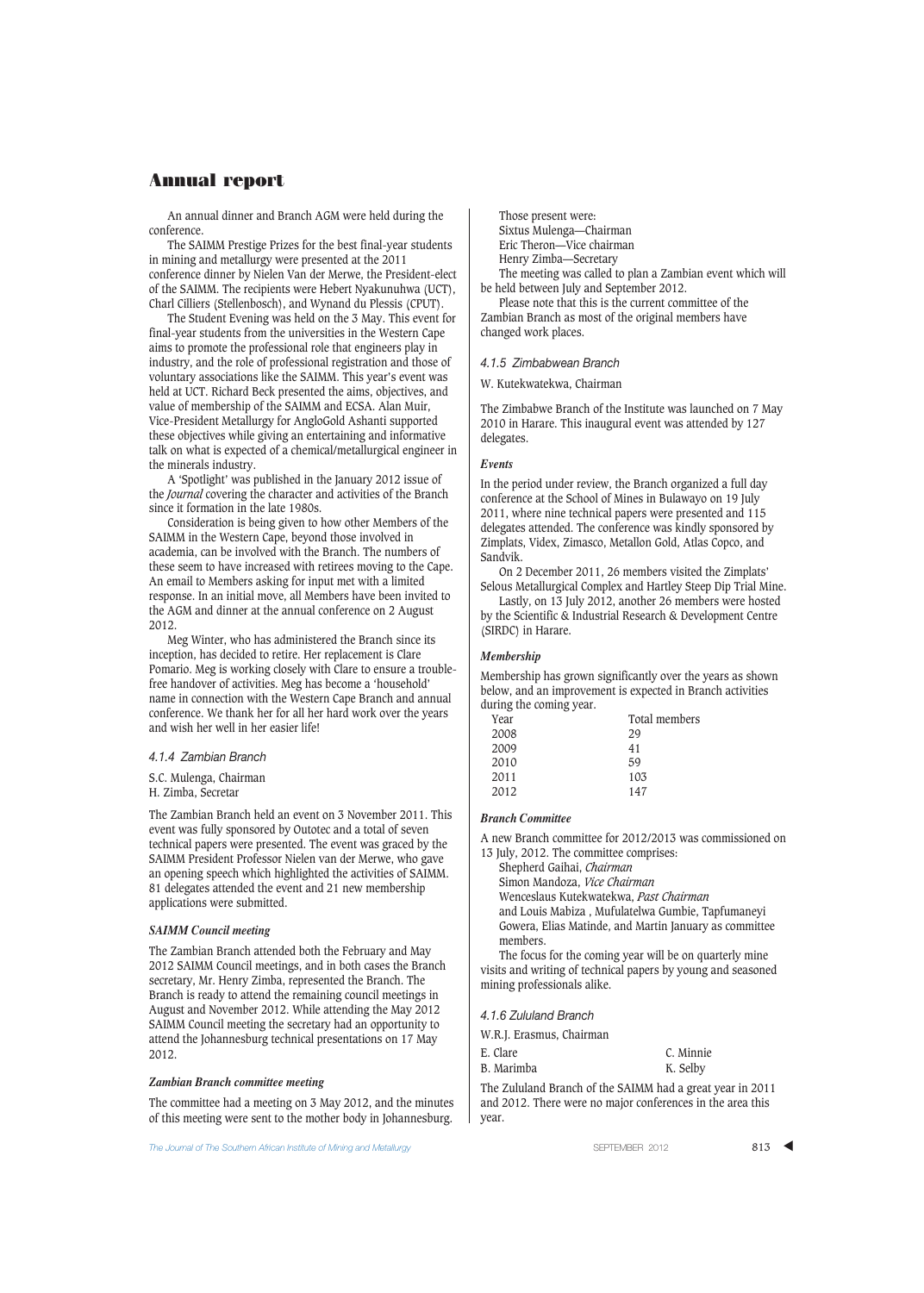The Branch once again maintained its association with the other professional institutes in the KZN area. Members from Richards Bay Minerals, Exxaro have supported Branch activities. Suppliers to these industries such as Mineral Technologies and Spectrum Technical have also given us great support during the year.

## *Branch technical activities*

*Technical meetings this year*

- ➤ Turboelectric Effect in Mineral Separation, 21 July 2011 Denham Ferguson of RBM presented a paper on electrostatic separation
- Water in RSA, 24 August 2011 A presentation was done on the climate/water availability/supply and use Whiskey tasting followed the presentation on water
- ➤ Forensic Analysis (Megchem), 21 September 2011 Megchem is a group of Physical metallurgists and Chemical/Mechanical engineers that had a management buy-out with Sasol. They have a couple of interesting case studies (mechanical failures on boilers, pressure vessels, pipeline, casting moulds, etc.) that they shared with us
- ➤ 'Eskom's five year strategy' and Enhanced Gravity Separators and Modular Plants, 9 May 2012.

Two presentations took place on 9 May 2012 at the Blue Marlin Guest House. The first was a presentation presented by Roy Naidoo, the Lead Customer Executive of the Eskom Group Customer Service Eastern Region and co-presenter Mrs. Dhenay Pillay. This was followed by a presentation delivered by Mr Kevin Peacock from Gravity Concentrators Africa.

### *Site visits*

➤ Richards Bay Harbour site visit, 21 June 2011

### *Branch social activities*

Whiskey tasting was held after the presentation on water on 24 August 2011

In December 2011, we planned a Branch braai as part of the year-end function, but due to weather conditions it was cancelled.

### *The year ahead*

The following activities are planned for the year ahead.

| 14 July 2012      | Saturday  | Social braai in Mtunzini |
|-------------------|-----------|--------------------------|
|                   |           | (Birding presentation)   |
| 1 August 2012     | Wednesday | Mondi site visit         |
| 12 September 2012 | Wednesday | $CO2$ emissions          |
| 24 October 2012   | Wednesday | Coal                     |
| 17 November 2012  | Saturday  | Golf day                 |
| 5 December 2012   | Wednesday | Foskor site visit.       |
|                   |           |                          |

### **5. Engineering Council of South Africa (ECSA)**

*Professional Advisory Committees*

*PAC Mining* J.A. Cruise, Chairman M.H. Rogers, Vice Chairman J.J.L. du Plessis G.L. Smith

F.M.G. Egerton T.R. Stacey<br>R.P. Mohring V.P. Tobias R.P. Mohring<br>M.J. Motomogolo R.C.D. Phillis V.O. Seboni

M.J. Motomogolo J.N. van der Merwe<br>C. Musingwini D.J. van Niekerk D.J. van Niekerk J.C. Ngoma R.C.W. Webber-youngman

## *PAC Metallurgy*

| R.F. Sandenbergh, Chairman |                  |
|----------------------------|------------------|
| N.A. Barcza                | I.J. Geldenhuys  |
| R.D. Beck                  | G. Jonck         |
| L.A. Cramer                | R.T. Jones       |
| M. du Toit                 | K.C. Mistry      |
| M. Dworzanowski            | W.H. van Niekerk |
| R.H. Eric                  | M. Vermaak       |

### *PAC Mining*

The SAIMM has been associated with ECSA and its forerunner, the South African Council for Professional Engineers (SACPE), as a founding Voluntary Association since their inception. The SAIMM provides input into the ECSA committees by nominating SAIMM members to stand on those committees on a *pro deo* voluntary basis. They also propose nominations for persons representing mining and metallurgy to stand on the ECSA Council. This year three persons were nominated, but the ECSA Recommendation Panel saw fit to exclude two of the SAIMM nominations through administrative errors. The third nominee, Dirk van Niekerk, was appointed to the ECSA Council.

The past term of office of ECSA has been fraught with nonengineering activities, two of which have had a marked effect on the activities of ECSA.

The first is the interference of the Council for the Built Environment (CBE) in the attempt to establish the Identification of Engineering Work. To clarify the situation by means of an explanation, the Engineering Council is a statutory body that falls under the CBE, which in turn falls under the Department of Public Works. The CBE is an umbrella body for six councils namely Architecture, Engineering, Landscape Architecture, Project and Construction, Property Valuation, and Quantity Surveying. Of these ECSA is by far the largest body. The fact that ECSA does not fall directly under the more appropriate government body, namely the Department of Science and Technology, and that it is one level removed from the Department, has caused ECSA's effectiveness in engineering matters to be stifled. With regard to the Identification of Engineering Work (IdoEW), which is critical for the future of the professional engineer in South Africa, the CBE has attempted to shoehorn ECSA's requirement into a framework for all the councils, which does not fit in with ECSA's disciplines. Over the past five years there has been much to-ing and fro-ing between the CBE and ECSA over IdoEW, with the result that no progress has been made, and a lot of time and energy have been wasted. The engineering profession has suffered as a result.

The second is the fact that one of ECSA's voluntary associations, namely the National Society of Black Engineers of South Africa (NSBE), took ECSA, the CBE, and the Minister of Public Works to court because they objected to the manner in which the ECSA Council was elected. Although legal opinion was given that the NSBE did not have a case, the legal impasse proceeded for two-and-a-half years.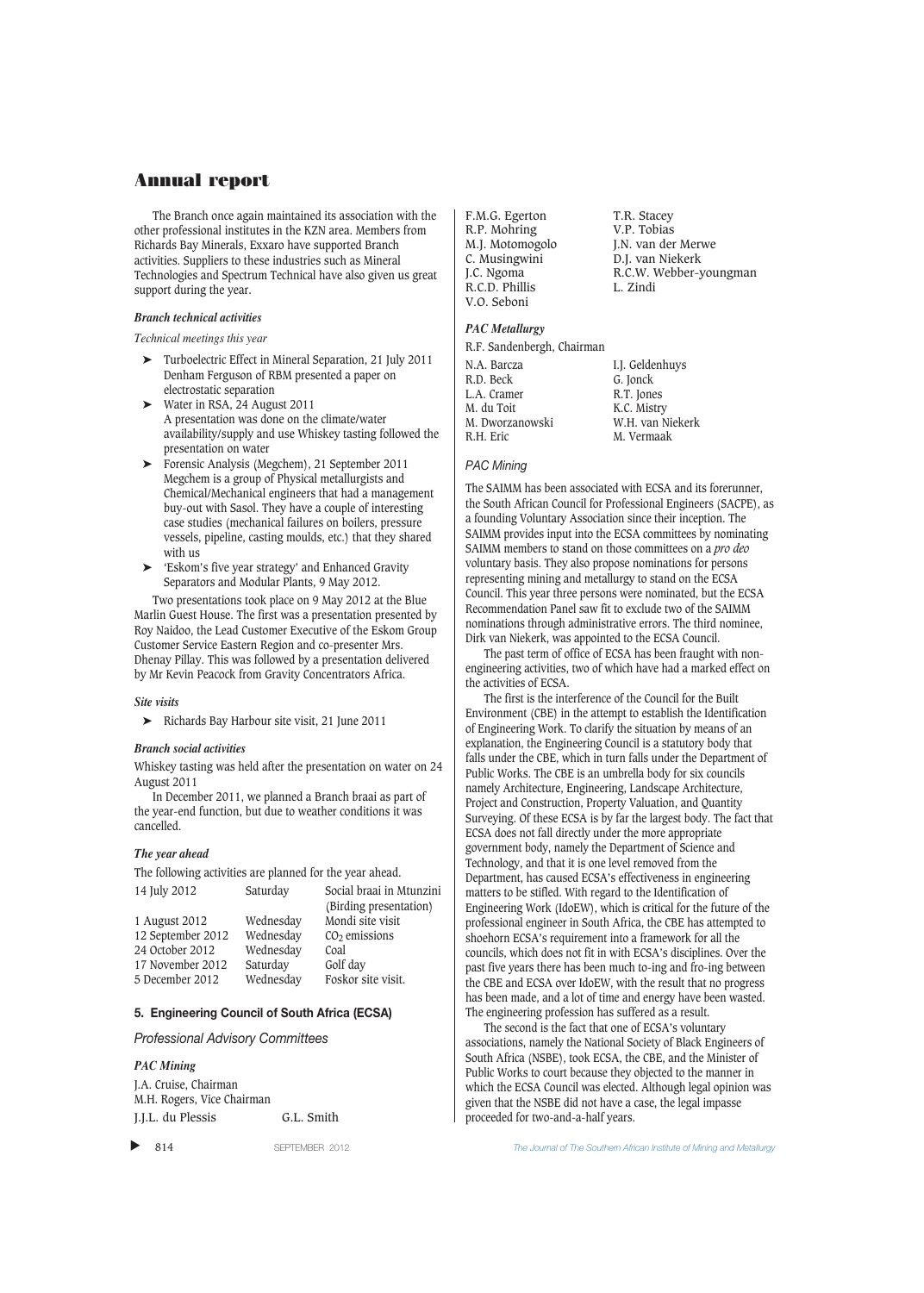A further aggravating factor was the fact that due to the Government Cabinet reshuffles, there were three Ministers of Public Works in three years. In order to resolve the issue, the Minister at the time sought a compromise solution, which was to reduce ECSA's Council's term of office from four years to three years. Again, during this unnecessary process, much time and energy was wasted on matters not relating to engineering.

### *PAC Metallurgy*

The mission of ECSA is to ensure, through a co-operative process of quality assurance, that persons entering the profession are educated and trained according to widely accepted standards, so as to be able to render a professional service for the benefit of the public and the country as a whole. The Professional Advisory Committees (PACs) of ECSA contribute to this mission by considering matters specific to the discipline and also contribute to wider policy matters as required.

During 2011/2012 the PAC Metallurgical Engineering Committee again considered applicants for registration as Professional Engineers by means of paper evaluations and interviews, in which volunteers from the SAIMM participated. The requirement for Continuing Professional Development (CPD) of Professional Engineers for all registered persons opens up opportunities for the SAIMM to support the profession by the offering of seminars and conferences. This contributes to the CPD category 1 developmental activities. The Committee wishes to record its thanks to the organizing committees and the secretariat of the SAIMM for the issuing of CPD certificates.

#### **6. State Liaison**

**Portfolio Holder: D.J. van Niekerk**

### *6.1 Outcomes-based Education and Training (OBET)*

#### *Mining Qualifications Authority (MQA)*

The main achievements for the Mining Qualifications Authority (MQA) as Sector Education and Training Authority (SETA) for the South African Mining and Minerals Sector (SAM&MS) for the year under consideration, include the following:

- ➤ The Classification of Mines Task Team (CoMTT) of the SGB for Mining and Minerals (M&MSGB) has succeeded in developing a draft Occupational Health and Safetyrelated Risk-based model to classify mines. This model is intended to be used to determine, among others, the appropriate competency standards for practitioners at mines for levels 4 through 8 on the National Qualifications Framework (NQF) The model has been distributed for comment and ratification to interested and effected parties in the SAM&MS
- ➤ QCTO-complaint profiles are being finalized for mining occupations (practitioners) inclusive of Team Leader, Miner/Rockbreaker, Shift Supervisor (Shift Boss/Mining Foreman), and Mine Overseer/Operations Overseer. Following the ratification of the progression of Mining Profiles/Occupations, the respective Community-of-Expert-Practitioners (CEPs) has developed the said draft QCTO-compliant qualifications
- The work of the Certificated Engineering Steercom has been resumed following an engagement between the Chief Executive Officer of the MQA and a Mines'

Professional Associations (MPAs) delegation. The Steercom, assisted by two working groups, will develop appropriate and generic Stage 2 (professional development) programmes intended to be used by employers in the SAM&MS to develop Managers and Engineers.

#### *Mine Planning and Design (MP&D)*

The main achievements pertaining to Mine Planning and Design Practitioners in the SAM&MS include the following:

- ABEEDA Associates was appointed by the MQA to undertake a needs analysis for generic and portable MP&D competency standards for Levels 2 through 8 on the NQF for use by the SAM&MS. The report concluded that there is a confirmed need to develop appropriate practitioners in the SAM&MS for Levels 4 to 8 on the 10 level National Qualifications Framework (NQF)
- ➤ The M&MGSB has established an appropriate community of Expert Practice (CEP), which has developed a draft Level 4 QCTO-compliant qualification for Mine Planner
- ➤ It should be noted that MP&D practitioners substantially practising engineering work (yet to be legislated) at the professional levels would need to be registered in the appropriate professional category in terms of Section 18(2) of the Engineering Profession Act 2008 Act 46/2000:
	- i. Engineering Technician: well-defined engineering work (Level 6 on the NQF)
	- ii. Engineering Technologists: Broadly-defined engineering work (Level 7 on the NQF)
	- iii. Engineering (Level 8 on the NQF): complex engineering work (Level 8 on the NQF).

*The Engineering Standards Generation Body (ESGB)* The main achievements of the ESGB for the year under consideration include the following:

- ➤ The ESGB has established a task team that will investigate the appropriateness of using Quality Council for Trades and Occupations (QCTO)-compliant qualifications for the training and development (Stage 2) of engineering practitioners in the professional categories
- ➤ The ESGB in collaboration with the Mines' Professional Associations (MPAs), of which the SAIMM is a member, has developed a Position Document: Toward a New Model for Certificated Engineers
- ➤ The ESGB has successfully completed five generic Engineering Technology qualifications.

*Outstanding/unresolved OBET-related issues*

The following OBET-related issues need to be resolved:

- The development of OBET-compliant training and development (Stage 2) programmes for Certificated Managers and Engineers in the SAM&MS
- ➤ Replacement of the Government Certificates of Competency (GCCs) for Managers and Engineers with registration in the appropriate category with the Engineering Council of South Africa (ECSA) as the appropriate and preferred means of regulating the Engineering Professional in the SAM&MS (refer 'Toward a New Model for Certificated Engineers')

The Journal of The Southern African Institute of Mining and Metallurgy Summan African Communication of The Southern African Institute of Mining and Metallurgy Summan States Summan States Summan States Summan States Summan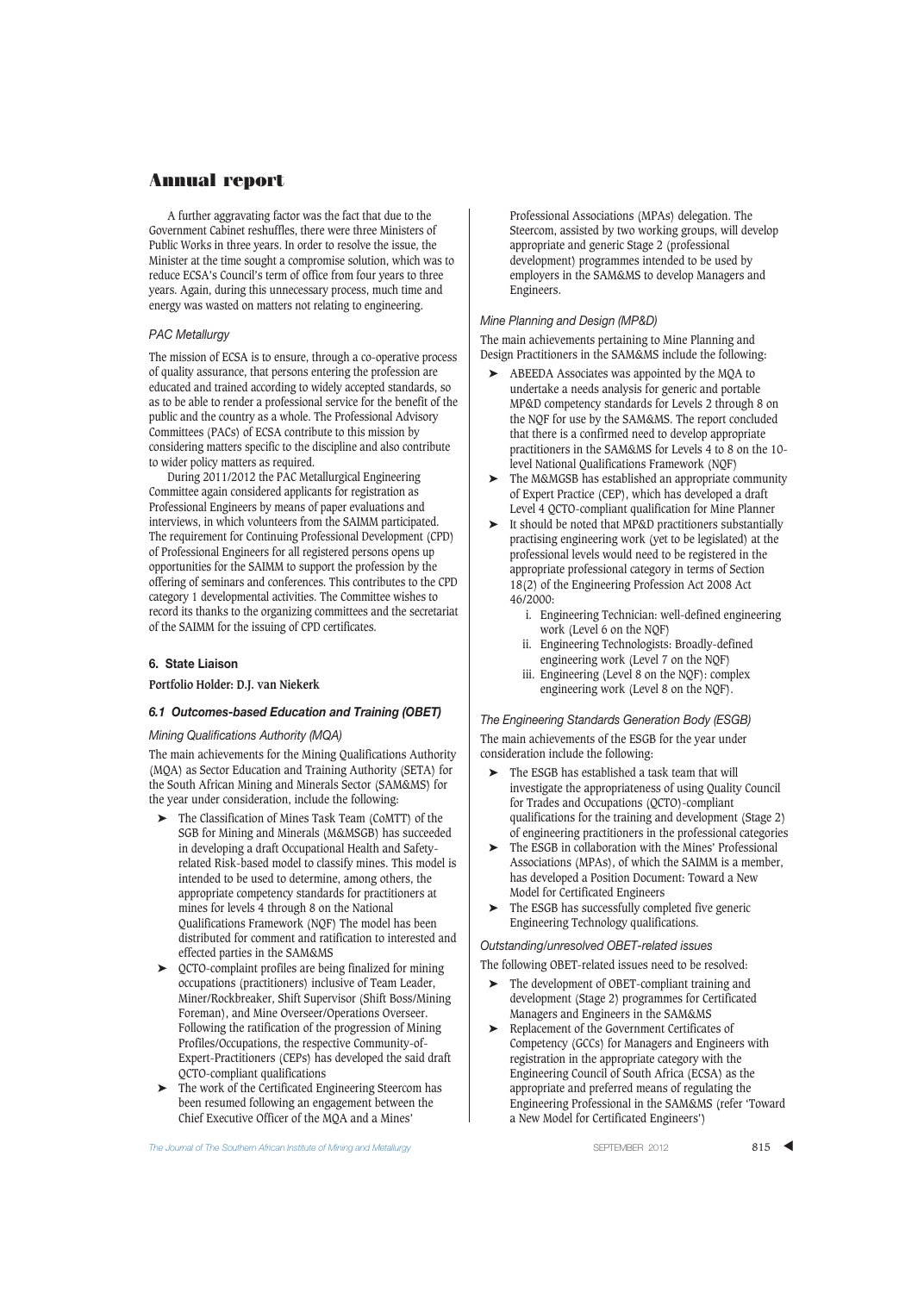- ➤ Compulsory licensing (authorization) and registration in the SAM&MS
- ➤ Compulsory currency-of-competency in the SAM&MS
- ➤ The appropriateness of using QCTO-compliant qualifications for the training and development (Stage 2) of Engineering Practitioners in the professional categories through a system of internships and concomitant learnerships
- ➤ The development of appropriate generic and portable OBET-compliant competency standards at Levels 5 to 8 on the 10-level National Qualifications Framework for Mine Planning and Design Practitioners in the SAM&MS and
- ➤ The finalization and implementation of the Classification-of-Mines in the SAM&MS.

## *Regulation of the engineering profession in the SAM&MS* The progress made with the regulation of the Engineering Profession includes the following:

- $\blacktriangleright$  In terms of section 20.(1)(b) of the Built Environment Act 2000, Act No 43 of 2000 'the Council must consult with any person, body or industry that may be affected by the identification of Engineering Work
- $\triangleright$  In terms of section 20.(2) of the Built Environment Act the Council must, after consultation with the Competition Commission and in consultation with the Councils for the professions, 'identify the scope of work for every category of registered person'
- ➤ The registration of the said 'Proposed IDoEW Regulations' has to date been delayed by the Council for the Built Environment (CBE) now for a period in excess of 2 years. A Joint ECSA and CBE Task Team have been established to resolve the current impasse in regard to the IDoEW
- ➤ The CBE has decided to refer the issues relating to the impasse back to the consultant who prepared the Identification of Work Policy document
- ➤ Geology, Mine Environmental Engineering, Rock Engineering, Mine Surveying, and Mine Planning and Design practitioners who 'substantially perform identified engineering work' are expected to be the most affected by the implementation of the IDoEW regulations
- The ECSA Council has, as a parallel initiative relating to the Identification of Engineering Work, published an 'Advisory Note: Identification of Engineering Work Advisability and Legal Requirements for Employing Registered Professionals to Perform Engineering Service'. This may be viewed on the ECSA (www.ecsa.co.za) website.

## *Potential implications: regulation of the engineering profession*

- When the Identification of Engineering Work Regulations are promulgated and implemented, persons who perform Identified Engineering Work as defined and take responsibility for such work will be compelled to register in the appropriate category with ECSA
- ➤ The chief executive officer of ECSA has undertaken to engage the Departments of Mineral Resources, Labour, and Transport to consider the inappropriate and anomalous overlap that will be caused between the two

regulatory mechanisms for Certificated Engineers when the IDoEW regulations are promulgated and implemented.

# **7. International liaison**

## **Portfolio Holder: G.V.R. Landman**

## **Key Performance Areas**

*To achieve its objectives, the SAIMM*

- ➤ *Participates in and represents South Africa on bodies such as the Mining, Metals & Minerals Society (TMS), and together with Mintek on INFACON*
- ➤ *Appoints corresponding members in areas such as Australasia, Botswana, Brazil, Canada, Chile, Europe, the Far East, Ghana, New Zealand, United Kingdom, and the United States of America, and interacts with sister institutions in other countries to promote international exchange of scientific and technical information.*

## *7.1 APCOM*

F.A. Camisani-Calzolari, Chairman

M. Mattera, Member

The Illawarra Branch of the Australasian Institute of Mining and Metallurgy (AusIMM), in association with the University of Wollongong, hosted the 35th Applications of Computers and Operations Research in the Mineral Industries (APCOM) Symposium during the week 24–30 September 2011.

APCOM is an international forum for the presentation, discussion, and examination of state-of-the-art and emerging technologies in the fields of computer and operational research methodologies applied to coal mining and the minerals industry.

The technical programme of 35th APCOM Symposium represented a balanced mix of traditional areas of exploration, geostatistics, mine design, production planning, investment analysis, artificial intelligence, simulation, mine automation, rock mechanics, mineral processing, and data management systems. Over 80 peer-reviewed technical papers and seven keynote presentations were presented during the four-day Symposium.

The International APCOM Council award for a US\$3000 scholarship for a student who published the best paper in operations research was presented to Dalin Cai, a PhD student in the School of Civil, Mining and Environmental Engineering, University of Wollongong. The second International APCOM Council's award for the person in the host country who had contributed the most in the field of operations research applications in minerals industries was presented to Associate Professor Ernest Baafi, University of Wollongong, who was also the organizer of the Symposium.

157 national and international delegates, including South Africans, participated in the Symposium.

The APCOM Council meeting was held on 29 September 2011. Major resolutions were the election of the new Council Chair and the choice of venue for the next Symposium. Professor Sean Dessureault was elected as the International Council Chair for the period 2011–2015, replacing the previous chair Professor Sukumar Bandopadhyay. The next symposium, (the 36th APCOM) will be held in a major hotel in Porto Alegre, Brazil, some distance from the city. The Symposium will be

▲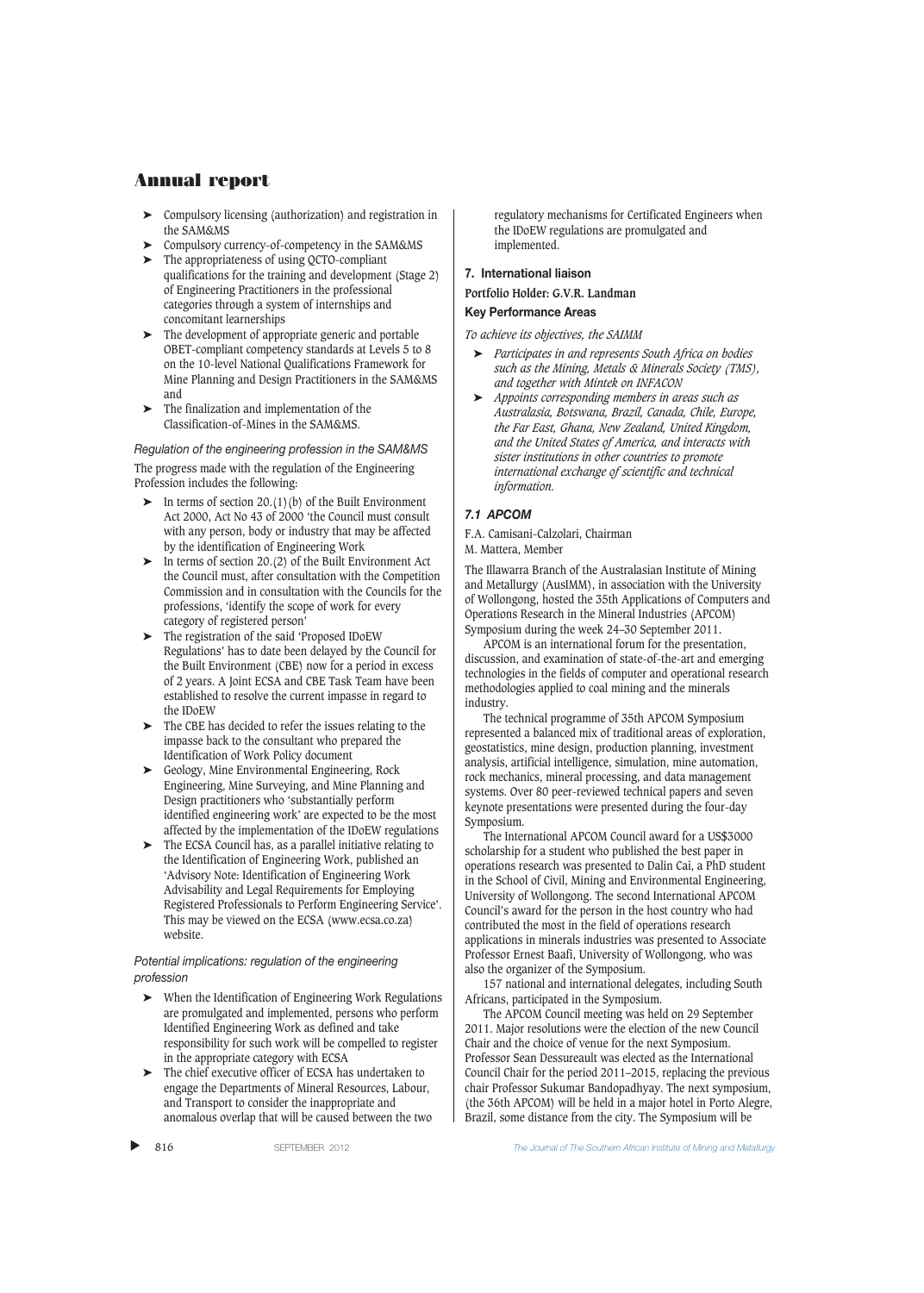supported by the Brazilian Institute of Mines. The symposium will run over three days and will be preceded by two to four workshops. There will be a section of the symposium devoted to 'Advanced Technology relating to Mining', and a feature of the Symposium will be a panel discussion (open forum).

Proceedings are available at http://www.ausimm.com.au/ publications/publication.aspx?ID=12946

## *7.2 INFACON*

N.A. Barcza, Chairman *International Committee on Ferroalloys*

The INFACON Congress was founded in South Africa in 1974 by the SAIMM, Mintek, and the Ferroalloy Producers Association (FAPA). The first INFACON was held in Johannesburg. INFACON has already been held three times in South Africa, the last occasion being in Cape Town in 2004. The next Congress, INFACON XIII, will be held in Almaty in Kazakhstan in 2013.

The International Committee on Ferroalloys (ICFA) was formed by the SAIMM, FAPA, and Mintek. Mintek provides the secretariat for ICFA.

The primary objectives of ICFA are to promote the holding of the INFACON Ferroalloy Congress every three years in appropriate locations and to ensure that the high technical standard is maintained.

ICFA arranges the meeting of representatives from ferroalloy-producing and consuming countries during each INFACON to discuss the relevant technical content for INFACON and decide on the country that will host the subsequent INFACON Congress. Prospective host countries are invited to make submissions in advance to ICFA accordingly. Criteria for selection include the appropriate professional standing of the organizing entity, the suitability of the location, and the necessary level of local and regional support from stakeholders such as industry, government, and relevant technical institutions.

The current members of ICFA include: ABRAFE (Brazil), CSM (Chinese Society for Metals – China), IFPEO (Europe including Scandinavia), IFAPA (India), JFA (Japan), TFA (North America), FAPA (South Africa), and invited attendees include Russia, Kazakhstan, and the Ukraine.

INFACON has been hosted and organized by:

- ➤ Brazil (1) in 1986, in Rio de Janeiro (ABRAFE)
- ➤ Canada (1) in 2001, in QuébecCity (TFA)
- $\blacktriangleright$  China (1) in 1998, in Beijing (CSM)
- ➤ Finland (1) in 2010, in Helsinki (Outotec)
- ➤ India (1) in 2007, in New Delhi (IFAPA)
- ➤ Japan (1) in 1983 in Tokyo (JFA)
- ➤ Norway (1) in 1995, in Trondheim (SINTEF)
- ➤ South Africa (3), in 1974, 1992, and 2004 in Johannesburg (1), Cape Town (2) (FAPA, Mintek, and, the SAIMM)
- ➤ Switzerland (1) in 1980, in Lausanne (IFPEO)
- ➤ USA (1) New Orleans in 1989 (TFA).

INFACON contributes to the exchange of research and development information by publishing refereed papers covering the major and minor ferroalloys. Participants include universities and technical colleges, research and development organizations, suppliers of services, engineering, and equipment, and in particular the ferroalloy industry.

INFACON XIII was awarded to Kazakhstan during INFACON XII at the ICFA meeting in Helsinki held in June 2010. The website for INFACON III is http://infacon13.kz/. INFACON XIII will be held in Almaty from June 9–14 2013.

The host organization for INFACON XIII is the Abishev Chemistry and Metallurgy Institute based in Karaganda, Republic of Kazakhstan. Professor Manat Tolymbekov is the Chairman and Mr Sergey Kim the Congress Secretary. The organizing committee for INFACON XIII has been formed and is following the lead of INFACON XII in establishing an Extended Technical Programme Committee with participation from previous INFACON organizers and stakeholders, including ICFA. Outotec has already provided valuable assistance to the INFACON XIII organizing committee at the two meetings held to date. The next meeting is during the first week in November in Almaty.

The theme of INFACON XIII—'Efficient technologies in Ferroalloy Industry'—reflects needs and challenges that all ferroalloy producers are now facing. Rapid growth of ferroalloy production in recent years, deterioration of mineral and energy resources, and toughening of environmental policy are calling for a rational approach to the management and utilization of available natural resources. The INFACON XIII organizing committee invites authors and experts of science and industry to Almaty to share their views and ideas on how to improve ferroalloy technologies and make them more efficient.

The organizing committee invites prospective participants to the Congress to use this excellent opportunity to get to know Kazakhstan, its people and nature, and to experience ancient traditions of 'Eastern' hospitality in the land of snow-capped mountains and endless steppes.

Key dates are as follows:

- 1 April 2012: First call for papers
- 30 September 2012: Final submit of abstracts
- 1 October 2012: Submission of manuscripts
- 1 December 2012: Final acceptance (corrections)
- 1 February 2013: Final provision of papers

9-12 June 2013: INFACON XIII Congress.

The SAIMM is the custodian of the INFACON Bursary Fund, which contributes primarily to postgraduate research and development in the field of ferroalloys. The Fund was established from the surplus generated from the previous INFACON XI Congress in South Africa. Contact the SAIMM directly for further details.

INFACON XIII Contacts: Organizing Committee:

Professor Manat Tolymbekov, *Congress Chairman* Mr Sergey Kim, *Congress Secretary* sergey\_kim@inbox.ru

- Abishev Chemistry and Metallurgy Institute
- Ermekov Str., 100009, Karaganda,

Republic of Kazakhstan

phone/fax: +7 7212 433161 Web site: http://infacon13.kz

ICFA Contacts:

Mr Tom Curr, *Secretary General* ICFA c/o Mintek Tom.Curr@mintek.co.za Dr Nic Barcza, *Chairman*

ICFA

nicb@mintek.co.za

The Journal of The Southern African Institute of Mining and Metallurgy **SEPTEMBER 2012** 817 **817 ▲** SEPTEMBER 2012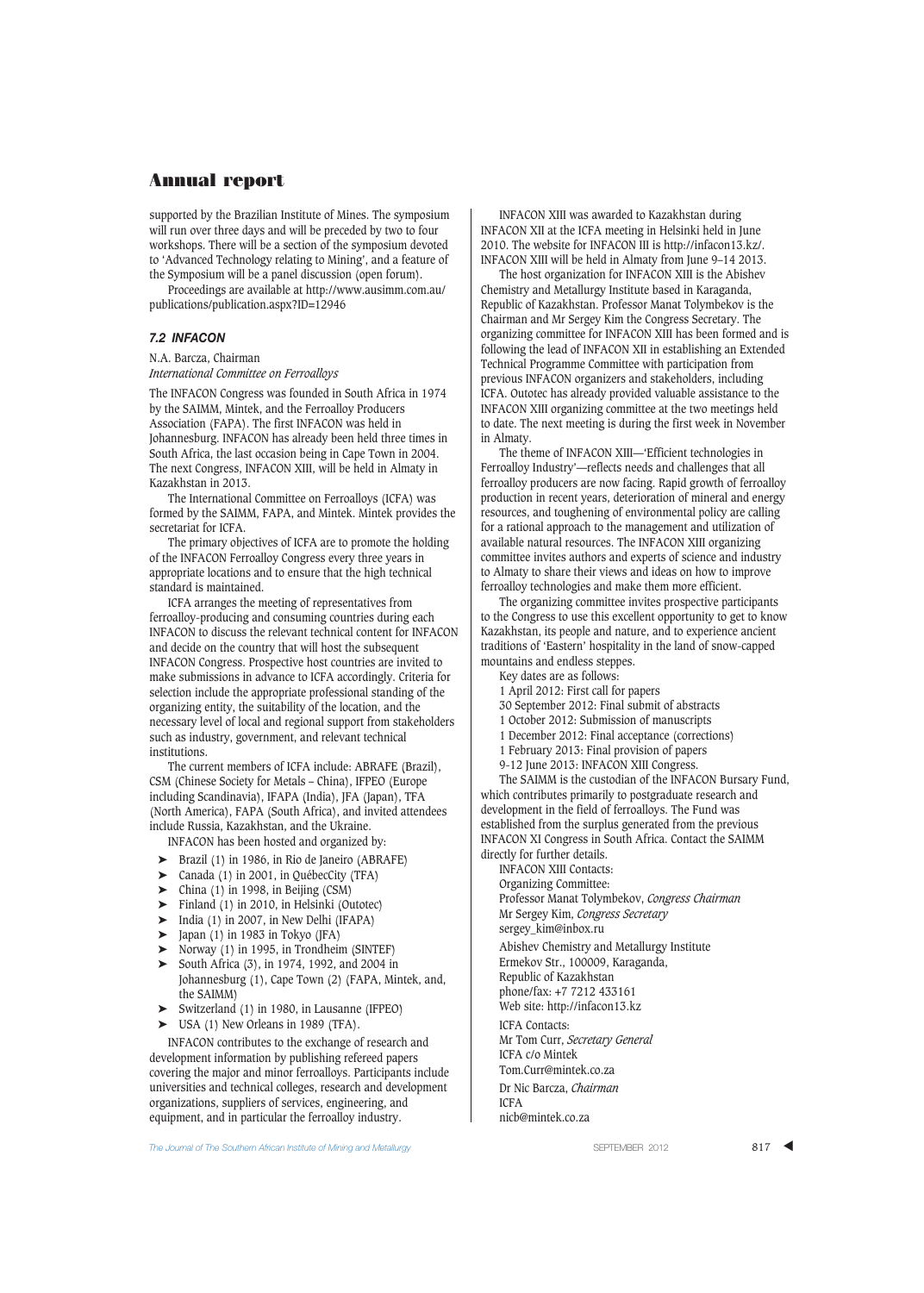Details of the INFACON XIII Committees are provided below.

The SAIMM does not have an INFACON Committee; merely a representative on ICFA the International Committee on Ferro Alloys (ICFA). A Committee is appointed only as and when INFACON is held in South Africa.

Members of Congress Committees:

### *Organizing Committee*

- ➤ Professor Manat Tolymbekov (Chairman), Chemical-Metallurgical Institute
- ➤ Professor Sailaubay Baisanov, Chemical-Metallurgical Institute
- ➤ Dr. Natalya Lu, Chemical-Metallurgical Institute
- ➤ Dr. Svetlana Efremova, National Center
- ➤ Mrs. Natalya Popova, Chemical-Metallurgical Institute
- ➤ Mrs. Sholpan Abdrakhmanova, Chemical-Metallurgical Institute
- ➤ Ruslan Sultangaziev, Chemical-Metallurgical Institute
- ➤ Dr. Sergey Kim (Congress Secretary), Chemical-Metallurgical Institute.

### *Programme Committee*

- ➤ Acad. Abdurassul Zharmenov (Chairman), National Center
- ➤ Dr. Alma Terlikbaeva, National Center
- ➤ Professor Manat Tolymbekov (Chairman), Chemical-Metallurgical Institute
- ➤ Professor Sailaubay Baisanov, Chemical-Metallurgical Institute
- ► Dr. Svetlana Efremova, National Center<br>► Dr. Natalva Lu Chemical-Metallurgical
- ➤ Dr. Natalya Lu, Chemical-Metallurgical Institute
- ➤ Dr. Sergey Kim (Congress Secretary), Chemical-
- Metallurgical Institute.

## *Extended Programme Committee*

- ➤ Acad. Abdurassul Zharmenov (Chairman), National Center
- ➤ Professor Manat Tolymbekov, Chemical-Metallurgical Institute
- ➤ Dr. Nic Barcza, ICFA (International Committe on Ferro Alloys)
- ➤ Professor Vladimir Zhuchkov, Institute of Metallurgy, Russian Academy of *Sciences*
- ➤ Professor Michael Gasik, Aalto University
- ➤ Professor Sergey Grischenko, Ukraine Ferroalloy Association
- ➤ Dr. Asmo Vartiainen, Outotec Oyj.

### *7.3 SAMREC/SAMVAL*

E. Swindell, *Chairman*

```
G.L. Smith, Vice Chairman
```

| A. Bals               | S. Grobler        |
|-----------------------|-------------------|
| D.H.L. Booysens       | D. Kruger         |
| F. Camisani-Calsolari | K. Lomberg        |
| A. Clay               | C.D.A. Loxton     |
| K. Davies             | A. Macfarlane     |
| A. de Bruyn           | O. Moumakwa       |
| J.R. Dixon            | D. van Niekerk    |
| S. Foya               | J. van Zyl Visser |
|                       |                   |

▲

During the period under review the SSC met regularly, with the exception of the December 2011 meeting, which was cancelled due to the lack of a quorum. The principle activities of the SSC during this period were as follows:

- The reactivation of the SAMREC Working Group. This Working Group had fallen in a state of inactivity, but eventually a meeting was convened and a new Chairman was appointed. The Group has now once again commenced dealing with the business at hand, which includes the following papers:
	- Reporting of Inferred Resources (near complete)
	- ii. Reporting standard and format of mineral resources (near complete)
	- iii. Competent person
	- iv. Independence
	-
	- v. The definition and reporting of exploration results vi. The standardization of terms and definitions with **CRIRSCO**
	- vii. The Readers Panel Mandate.
- ➤ The SAMVAL Working Group has been particularly active, and following a highly successful one-day seminar in Johannesburg a regular process of monthly meetings, which are being well attended, has commenced. The business of the Working Group has focused upon the international element of the SAMVAL Code, and the Chairman of the Working Group has attended two meetings in Australia where the furtherance of the Valuation Codes internationally has been debated and gained considerable momentum. It is envisaged that an equivalent of CRIRSCO will be developed for the Valuation Codes, possibly in association with the International Valuations Standards Council
- ➤ SSC members attended the CRIRSCO meetings and reported back regularly, thereby maintaining SSC representation on CRIRSCO at the proper level. Feedback from this has resulted in various bodies of work for the SAMREC Working Group, which are being attended to. Changes and reviews by overseas associations such as in Canada and Australia were monitored closely and engagement occurred as required
- ➤ A proposal for the reactivation of the Oil and Gas Working Group is under consideration
- ➤ The IAS awards are to be awarded this year after a suitable judging process.

All ROPO matters have been attended to. A request for a change to the constitutions of the SAIMM and GSSA that would tighten up on the use by members of the GSSA and SAIMM ROPO status for Competent Person reporting purposes has been processed by the respective societies. Confirmation of their inclusion is awaited.

### **8. Management and administration**

**Portfolio Holder: J.N. van der Merwe**

The Secretariat consists of:

Miss Julie Dixon (Manager)

Mr Alf Bettoni (Accountant)

Miss Jacqui E'Silva (Membership database coordinator and Branch administrator)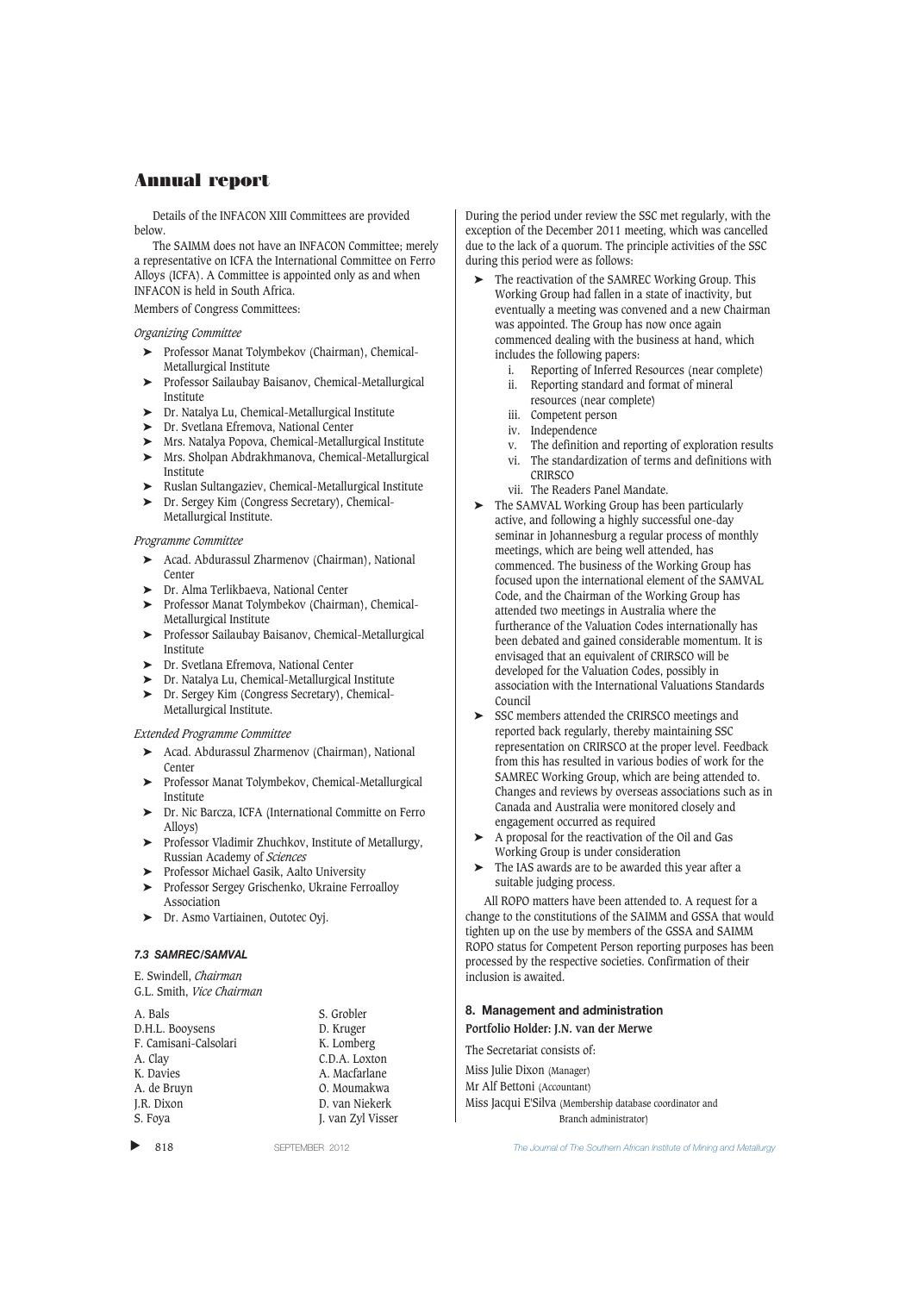Miss Caron Lance (Junior Conference Co-ordinator) Miss Portia Malatji (Accounts Assistant) Mrs Zuliakha Malgas (DTP Operator) Miss Nazli Mamdoo (Publications Co-ordinator) Miss Kelly Matthee (Journal and Subscriptions Co-ordinator) Miss Cameron Nagel (Senior Conference Co-ordinator) Mrs Ginette Oliver (Membership Application Processor and JHB Branch Coordinator) Mrs Anna Panana (Conference Assistant)

Mrs Carol Scott (Switchboard/Receptionist) Mrs Apathia Sello (Administration Clerk) Miss Keabetswe Shumba (Assistant to the Institute Manager) Mr Raymond van der Berg (Head of Conferencing) Mrs Dawn van der Walt (Head of Publications)

The SAIMM, office bearers, and Council record their appreciation to the above for their service.

### *8.1 Finance*

J.L. Porter, Honorary Treasurer

The message behind this year's financial report has to be your Institutes successful on-going efforts to promote, invest in, and develop our activities throughout Southern Africa. At the same time, the Institute has worked to contain the cost of your membership and attendance of conferences, etc. in an increasingly stressed economic environment for the local mining industry.

At the beginning of the 2012 year, with the approval of Council, Office Bearers introduced a set of defined projects as part of the operating budget. The objective was to create visibility of these activities to Council throughout the year and to better manage the funding of these projects. As mentioned in my report last year, funding was to be through the use of our accumulated AFC Investment Portfolio. A further decision, made early in the year as a matter of policy, was not to cut back on the quality of events run by the Institute. These two decisions were key drivers in terms of our financial results for the year.

Of technical note: wording and style used in the audited financial statements for 2012 is different to our historic reporting standard. This is as a result of your Institute's Auditor complying with modern accounting practice. There is no impact on the reporting of historical and comparative numbers.

To get to the numbers; in my report last year I stated:

'At this point I think that it is prudent to caution our members that the performance of last year is not likely to be repeated.'

Whilst the 2010 to 2011 financial year saw a set of record financial results, the 2012 financial year has required close management by the SAIMM staff as Office Bearers worked to achieve the President's plans for the year.

I am pleased to report that we have, for the most part, been modestly successful.

Key metrics for the year relative to 2011 are as follows:

- ➤ Assets: R26 695 874 (down 1.5%)
- ➤ Equity: R25 313 164 (up 0.9%)
- ➤ Liabilities: R1 381 710 (down 32%)
- ➤ Revenue: R16 441 264 (down 19%)
- ➤ Cost of sales: R12 242 795 (down 14%)

- ➤ Operating expense: R7 752 819 (up 60%)
- $\triangleright$  Operating surplus: (R2 197 227) (down 196%)
- ➤ Total surplus: R46 710 (down 99%).

Clearly, some comment is required on the salient changes in performance relative to last year:

- ➤ Assets: The SAIMM has been carrying a cumulative loan of R636 882 to the Scholarship Trust Fund. We have now converted this to a donation. The effect of this change on Total Assets was 2.3% year on year
- Liabilities: This reflects better management of creditors
- ➤ Revenue: A drop of R3.8 million was mostly due to the smaller number of 'headline' conferencing events in the year. To quote once more from last year's report:

'The reasons are that there are not as many large events in the year ahead …..'

- ➤ Cost of sales: This was managed down relative to the number of conference events. Included is our expenditure for Branch travel of R746 000 which has increased year on year by 67.6% due increased activity within SADEC
- ➤ Operating expenses: This year the following extraordinary expenses were included:
	- R438 000 in management fees
	- R281 000 AFC management fees
	- R1 015 000 in donations
	- R151 000 sale of assets
	- R153 000 One mine subscription.

Without these items the annual increase would have been 8.6 per cent—slightly above inflation.

The balance sheet shows that non-current assets rose by 1.6 per cent to R19 091 526 (R18 790 093). Growth is largely as a result of our investment activities growing by 5.1 per cent to R18 933 627 after drawing down R1.0 million to fund these projects:

- ➤ SCI Bono: R250 000
- ➤ Wits Mine Planning: R400 000
- ➤ SAIMM Office: R293 000
- ➤ Branch travel: R746 000.

It is also worthwhile noting that the total investment growth is made up of:

- Fair value adjustment: R1 456 608
- ➤ Interest: R787 329.

The net result of maintaining growth projects with constrained income is a surplus of just R46 710, including the modest growth of 5.1 per cent in our investments.

One of the major efforts undertaken to maintain a healthy bank and call account of R6.198 million, was the strict control of debtor accounts to within 60 days overdue. This policy has paid off and significantly impacted on the financial well-being of the Institute. At year end our debtor's position stood at some 6 per cent—an historical record low.

So, it would seem that the guiding philosophy for our 2012/13 financial year will be 'SEMPER CENSUM NE SUPERET' (Google it!!).

#### *AFC Investment Portfolio.*

A word about our portfolio is warranted.

The investment portfolio had a roller-coaster ride this financial year. Monthly gains and losses followed each other. The portfolio opened in July 2011 at R20 330 million and

**The Journal of The Southern African Institute of Mining and Metallurgy Server SEPTEMBER 2012 819 819**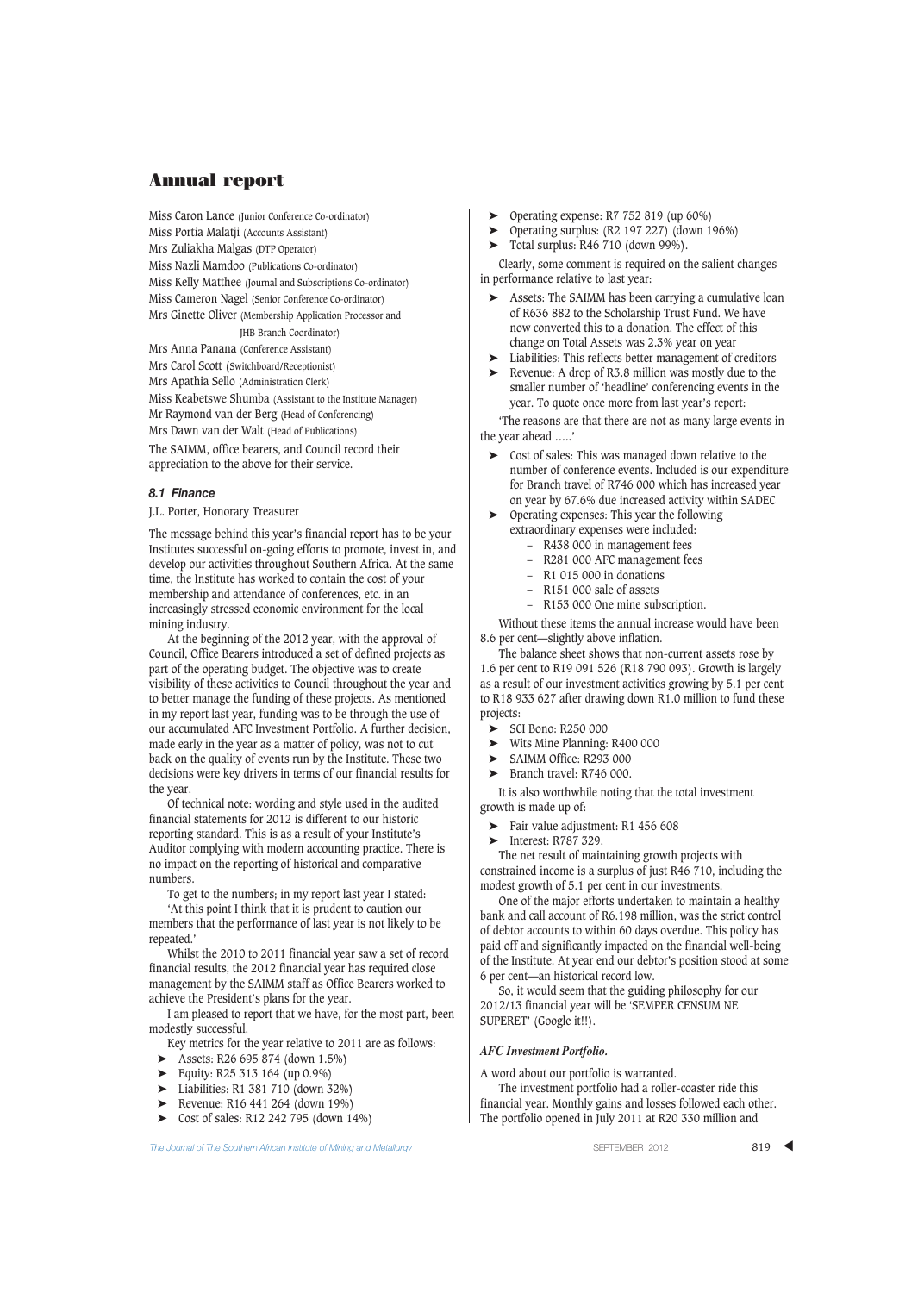closed in June at R21 308 million; an overall gain of R977 000 but, as a precautionary measure to support projects, council approved the withdrawal of R1 million from interest earned which should be added to this figure.

It might be of interest here to give a resume of the history of our investment with AFC. The late SAIMM President Alaister Douglas originally introduced John Cruise, then Hon. Treasurer, to Dee Campouroglou (SAIMM AFC Account Manager) at a time when the Institute was trying to recover from a disappointing investment experience.

The original mandate was signed by John on 3 March 2000 and Dee took over the investment portfolio with an initial amount of R1 361 746. Contributions since have amounted to R9 340 541 and withdrawals to date have been R3 195 000. The market value as at the end of June was R21 308 million which means investment returns after 12 years are R14 566 814, after all costs.

Well done Dee and AFC.

In closing:

Thank you to Alf Bettoni, our accountant, Robert Kitching our auditor, Julie Dixon our Manager and all of the wonderful SAIMM staff for assisting me as your Honorary Treasurer.

#### *New Members*

#### *Members*

N. Banda, E. Bashitiawo, A.J. Bester, G. Bezuidenhout, L.G. Bolivar Aponte, A.J. Boshoff, K.J. Botes, S.B. Burelli, B. Buthelezi, F.T. Cawood, K. Changunda, F. Chigwanhire, L. Chimbera, P. Chimunhu, Q.D. Chingoka, G. Chinoda, A. Chitake, P. Chitsiku, S.A. Coetsee, R.D. Cromarty, R.W. Dey, C. Dick, F.M. Diyerenge, C. Dzichavakwa, M. Fakude, M.Z. Ferreira, N.P.C. Fox, R.C. Funnell, A.S. Gaihai, R.W. Gardiner, S. Goto, P.K. Goyal, B.M. Gozhora, L.M. Gray, E. Gwaze, F. Hatinawedu, L.P. Hlahla, M.T. Hlambelo, T.W. Hlongwane, M. January, V.R. Jewaskiewitz, L.W. John, O.T. Johnson, B.J. Jones, P.J. Kekana, S.S. Kgosiemang, R. Khatri, L.A. Korff, M. Kota, P. Kutsira, A. Lebedev, C.M. Lotz, G.C. Madzima, M. Mahlangu, F. Maipisi, S. Makuvaza, S. Manamike, O. Mapengo, D. Mapundu, A. Marini, J.H. Marsh, D.J. Martin, P. Marufu, A.B. Mashingaidze, M. Mateveke, E. Matinde, V.M. Matshikiza, T. Mhiti, R. Mhlari, D. Milanzi, L.H. Modise, Z.S. Mojaki, B.L. Mokoatle, M.R. Monnapula, K. Morolong, K.E. Mosarwe, M. Mothengu, T.J. Motswaledi, E.M. Moyo, T. Moyo, N. Mphathiwa, D. Mtombeni, M.D. Mtshengu, D. Mugwagwa, V.G. Mulaudzi, L.S. Munyoro, P. Muramba, P. Musarandega, E.I. Musimwa, E. Musonda, A.M. Mutileni, U. Naidoo, N. Naude, M.P. Ndanganeni, G.J. Nel, C. Nell, L. Nkala, C. Ntsomeng, P. Nyamande, T.W. Nzima, G.B. Ockhuizen, P. Opelokgale, G.M. Pearson, A. Pillay, L. Prinsloo, A.S. Ramolotja, M. Ramonotsi, U. Rampersadh, R.P. Ramphore, M. Reisinger, A.P. Samantaraya, S. Segula, A.F. Shanji, J. Siame, T.B. Sichori, M.C. Sinyabuwe, M.C. Sinyabuwe, R.I. Taje, C.J. du Preez Van Niekerk, R.A.H.M. Van Nieuwenhoven, P.M.F. Watson, B.P. Watson, C.M. Ziwodziwa.

#### *Associates*

F. Adzizi, E. Alberts, C.J. Anderson, L.M. Baloyi, K. Bence, J.C. Beyeme Zogo, B. Bhattacharyya, C.A. Biley, C.P. Boonzaier, M. Borrett, B. Botes, H.S. Buchhorn, J. Burger, D.S. Capovila,

T.P. Cardoso, W. Cele, D.R. Chetty, A.P. Chibanda, E. Chisakulo, T. Chongo, V. Chongo, L.C. Coetzee, A. Cope, C.F. De A. Da Corte, B. Daka, I. De Jesus, P. de Oliviera, L. De Salles Leal Filho, M.K.J. Diale, N.M. Dieudonne, M. Dube, L.J. Eksteen, H.M. Ereche, A.P. Esterhuizen, A. Faisal D.A. Gallo, G.T. Gambiza, H. Gopal, Z. Harber, V. Homela, K.L. Insulander Bjork, O.J. Jabane-Bauwens, D.J. Jacobs, J.P. Jansen Van Vuuren, M.S. Kabwe, R.J. Kadanthode, T. Kadowonda, F. Kalala, S. Kalo, F. Kapika, Z. Khan, G. Khosa, N.K. Khwanda, A. Kogelbauer, C. Kriek, B. Kruger, D. Kuamba, N.D. Lombard, R.T. Louw, S. Lungu, J.H. Maartens, L.A. Mabhali, D.W. MacNamara, K.O. Madire, P.T. Madzingira, L.T. Magidimisa, J. Mahlangu, N.N. Malila, G.T. Mapakame, A. Mapako, W. Maphosa, C. Masuret, A. Mathenjwa, P. Mathole, T.A. Matsebedi, S. Matthee, G.S. Mhasho, M. Michello, G. Mitshabu, T.A. Mokebe, J.L. Mokgawa, M.W. Mokhosi, T.T. Moraba, R.A. Morgan, M.G. Mthalane, A.P. Mtshizana, L.E. Mualusi, F.M.L. Mulaudzi, E.J. Mulder, D. Mulenga, T.A. Munyaradzi, J. Mutale, S. Muteb, C. Muzerengi, T.E. Muzinda, P. Mwape, J.M. Mwase, C. Mweemba, F. Mwelwa, K. Nago, D.L. Nardini, V.S. Natarajan, Z. Ndese, A.M. Neale, P.N. Neingo, D.J. Nel, N. Nel, H. Ngarivume, M.V. Nhlapho, P.D. Nicklin, P.R. Nieuwoudt, M.B. Nkwinika, R.P. Ntoagae, L.L. Ntsane, J.S. Ntsoelengoe, G. Nwaila, N.S. Nxumalo, K.F. Nziyane, O. Olaniran, A. Osman, M.J. Papo, A.K.G. Patel, V. Patni, B.N. Patty, S.Z. Petho, J. Pillay, D. Pretorius, M.R. Prinsloo, S. Putsoane, P. Ramsaywok, P. Refsnider, D. Rossouw, R. Rumbu, S. Rusere, J.T. Samuels, S. Sandres, A.J. Scholtz, T.J. Seboko, B.K. Sedumedi, N. Sehlotho, A.I. Shaw, H.N. Sholande, B. Siame-Mwasa, S. Singh, R.B. Siwale, M. Siwelwa, D.J. Skosana, J. Smith, H. Springer, W.F. Steyn, M.V. Surmon, C. Tembo, T. Tlhobo, I.Z. Tonzetic, K.S. Tsiga, M. van Rooyen, A.H. Vosloo, M. Wailesi, B.R. Williams, F. Zambika, K. Zimba.

#### *Students*

O. Akanji, P.A. Aluvilu, K.I. Aphane, E. Behrens, S.D. Bhomela, C.M. Bilankulu, M.N. Bokako, J. Botha, M.S.F. Brodner, A. Cherkaev, S.R. Cullum, T. Dibate, K.M. Dinale, E.A. Dithejane, S.B. Dlamini, A. Falch, M.C. Feliti, U.R. Gajoo, W.E. Gama, L. Gethe, Y. Ghorbani, B.R. Gomolemo, J. Goveia-Assafrao, M.G. Grewar, S.P.D. Gunn, D.J. Haasbroek, H. Haghi, I. Huysamen, D.V.V. Kallon, H.S. Katti, L.M. Kgadima, Z. Khumalo, A.Y. Kipayko, K.J. Kobe, L.M. Kola, M. Kolo, A. Kramer, J.A. Kruger, J.J. Kruger, K.R. Kupa, M.D. Lekgethwane, M.Z. Lekgothoane, R.P. Letsoalo, R.J.S. Letswalo, N.L.A. Limburgh, C. Liversage, T.J. Maapoga, T.N. Mabuza, Z.C. Madonsela, L. Mafiri, G. Mahlalela, D. Mahlase, P.L. Makhoba, L.P. Makhubu, D. Makili, T.J. Makwela, M.M. Malebana, R.C. Malebye, N.M. Maleka, A. Malivha, Y. Maluleke, R.E. Maphalla, N. Maphotsa, K.T. Maphunye, M. Mapitsing, A.K. Marake, J.J. Maré, Z.M. Maruma, N.D. Masehla, M.N. Mashego, M.J. Mashilo, N. Masiagwala, S.I. Masindi, V.C. Mathebula, M.V. Mathiba, M. Mathivha, S. Matoko, M. Matsapola, L. Matumba, V. Mavhunda, K. Mbata, M.S. Mboweni, S. Mdondolo, B.M. Mfadala, S.B. Mkhwanazi, N.E. Mmekwa, K.K. Moalusi, M. Modika, K.O. Mogorosi, N.C. Mogoru, G.T. Mohapi, N.M.R. Molabe, E.L. Moleko, I.M. Molekwa, K. Moothi, K. Morai, S. More, M.V. Moroamohwebedu, T.J. Motaung, T.R. Moyane, F. Moyo, P.P. Mphuthi, M. Mpofu, E. Mponya, M.P. Mthimunye, K. Mtshulana, D.T. Mudau, J.M. Mukendwa, B.M. Mukhola, R.R. Munyai. W. Mutaleni, N.I. Mutilitha,

▲